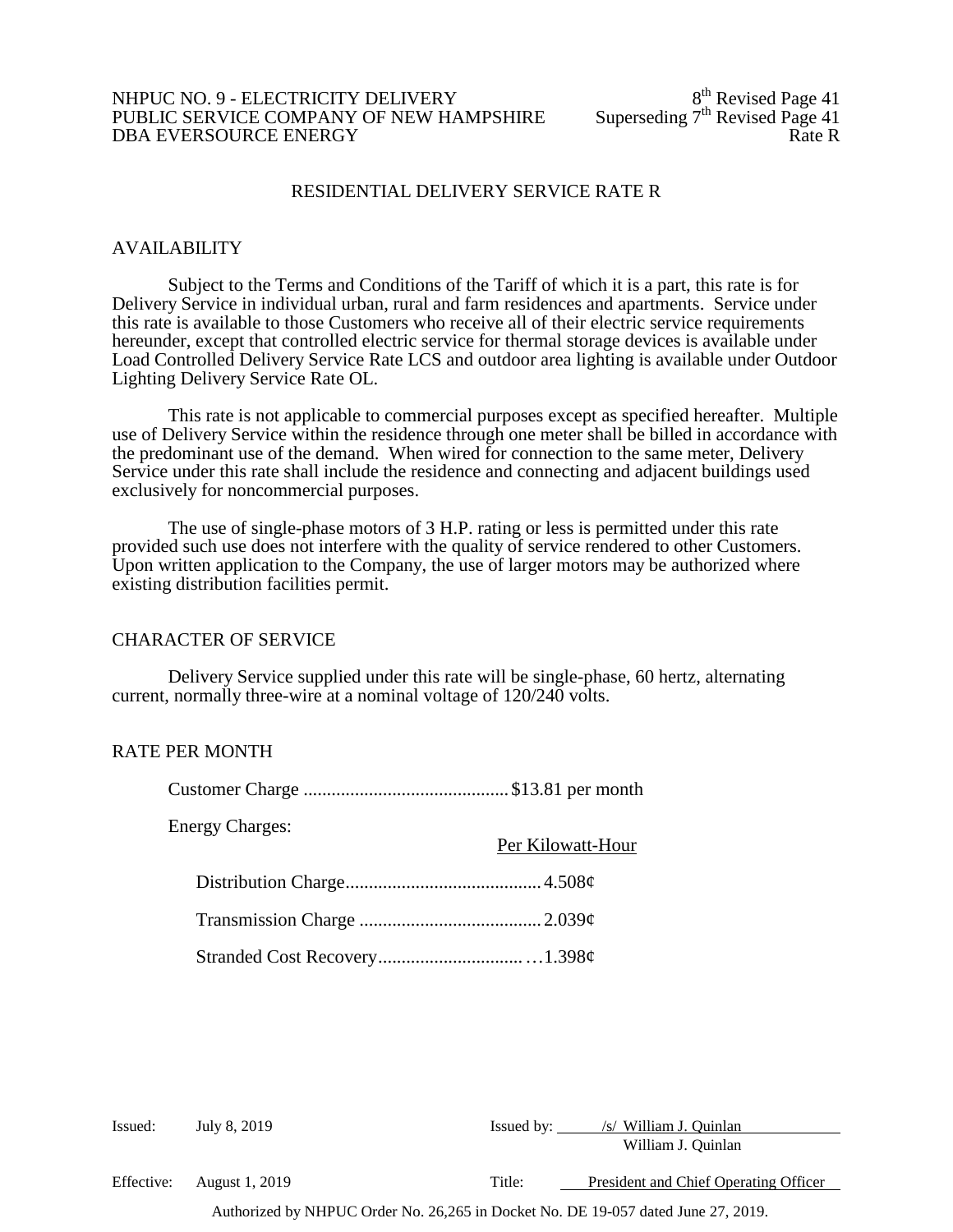### NHPUC NO. 9 - ELECTRICITY DELIVERY<br>PUBLIC SERVICE COMPANY OF NEW HAMPSHIRE Superseding 7<sup>th</sup> Revised Page 42 PUBLIC SERVICE COMPANY OF NEW HAMPSHIRE Superseding 7<sup>th</sup> Revised Page 42<br>DBA EVERSOURCE ENERGY DBA EVERSOURCE ENERGY

### WATER HEATING - UNCONTROLLED

Uncontrolled water heating service is available under this rate when such service is supplied to approved water heaters equipped with either (a) two thermostatically-operated heating elements, each with a rating of no more than 5,500 watts, so connected or interlocked that they cannot operate simultaneously, or (b) a single thermostatically-operated heating element with a rating of no more than 5,500 watts. The heating elements or element shall be connected by means of an approved circuit to a separate water heating meter. Delivery Service measured by this meter will be billed monthly as follows:

Meter Charge .......................................... \$4.87 per month

Energy Charges:

#### WATER HEATING - CONTROLLED

Controlled off-peak water heating is available under this rate for a limited period of time at those locations which were receiving controlled off-peak water heating service hereunder on Customer Choice Date and which have continuously received such service hereunder since that date. Service under this rate at such locations shall continue to be available only for the remaining life of the presently-installed water heating equipment. No replacement water heaters shall be permitted to be installed for service under this rate at locations which otherwise would qualify for this service.

For those locations which qualify under the preceding paragraph, controlled off-peak water heating service is available under this rate when such service is supplied to approved storage type electric water heaters having an off-peak heating element with a rating of no more than 1,000 watts, or 20 watts per gallon of tank capacity, whichever is greater. The off-peak element shall be connected by means of an approved circuit to a separate water heating meter. Electricity used will be billed monthly as follows:

Meter Charge .......................................... \$8.58 per month

Energy Charges:

Effective: August 1, 2019 Title: President and Chief Operating Officer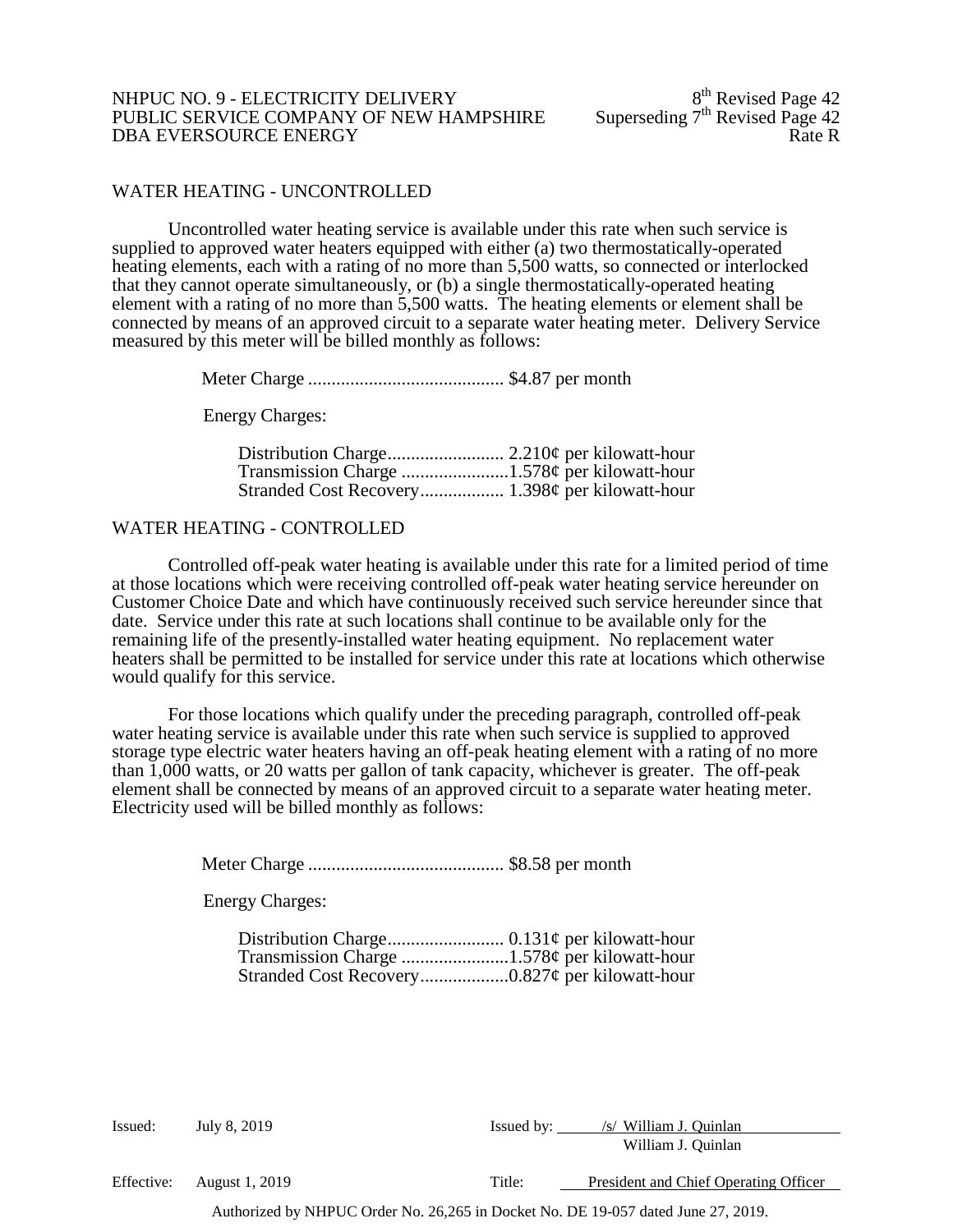### NHPUC NO. 9 - ELECTRICITY DELIVERY<br>PUBLIC SERVICE COMPANY OF NEW HAMPSHIRE Superseding 7<sup>th</sup> Revised Page 45 PUBLIC SERVICE COMPANY OF NEW HAMPSHIRE Superseding 7<sup>th</sup> Revised Page 45<br>DBA EVERSOURCE ENERGY Rate R-OTOD DBA EVERSOURCE ENERGY

#### SERVICE AGREEMENT

The term of the Service Agreement shall be one year, and shall continue thereafter until canceled by one month's notice to the Company by the Customer. The Customer will not be permitted to change from this rate to any other rate until the Customer has taken service under this rate for at least twelve months. However, upon payment by the Customer of a suitable termination charge, the Company may, at its option, waive this provision where a substantial hardship to the Customer would otherwise result.

#### CHARACTER OF SERVICE

Service supplied under this rate will be single-phase, 60 hertz, alternating current, normally three-wire at a nominal voltage of 120/240 volts.

#### RATE PER MONTH

| <b>Energy Charges:</b><br>Per Kilowatt-Hour |
|---------------------------------------------|
| <b>Distribution Charges:</b>                |
| On-Peak Hours (7:00 a.m. to 8:00 p.m.       |
|                                             |
| <b>Transmission Charges:</b>                |
| On-Peak Hours (7:00 a.m. to 8:00 p.m.       |
|                                             |
|                                             |

The On-Peak Hours shall be the hours after 7:00 a.m. and before 8:00 p.m. weekdays excluding holidays as defined in this Tariff. The Off-Peak Hours shall be all hours not included in the On-Peak Hours.

| Issued:    | July 8, 2019          | Issued by: | /s/ William J. Ouinlan                |
|------------|-----------------------|------------|---------------------------------------|
|            |                       |            | William J. Quinlan                    |
| Effective: | <b>August 1, 2019</b> | Title:     | President and Chief Operating Officer |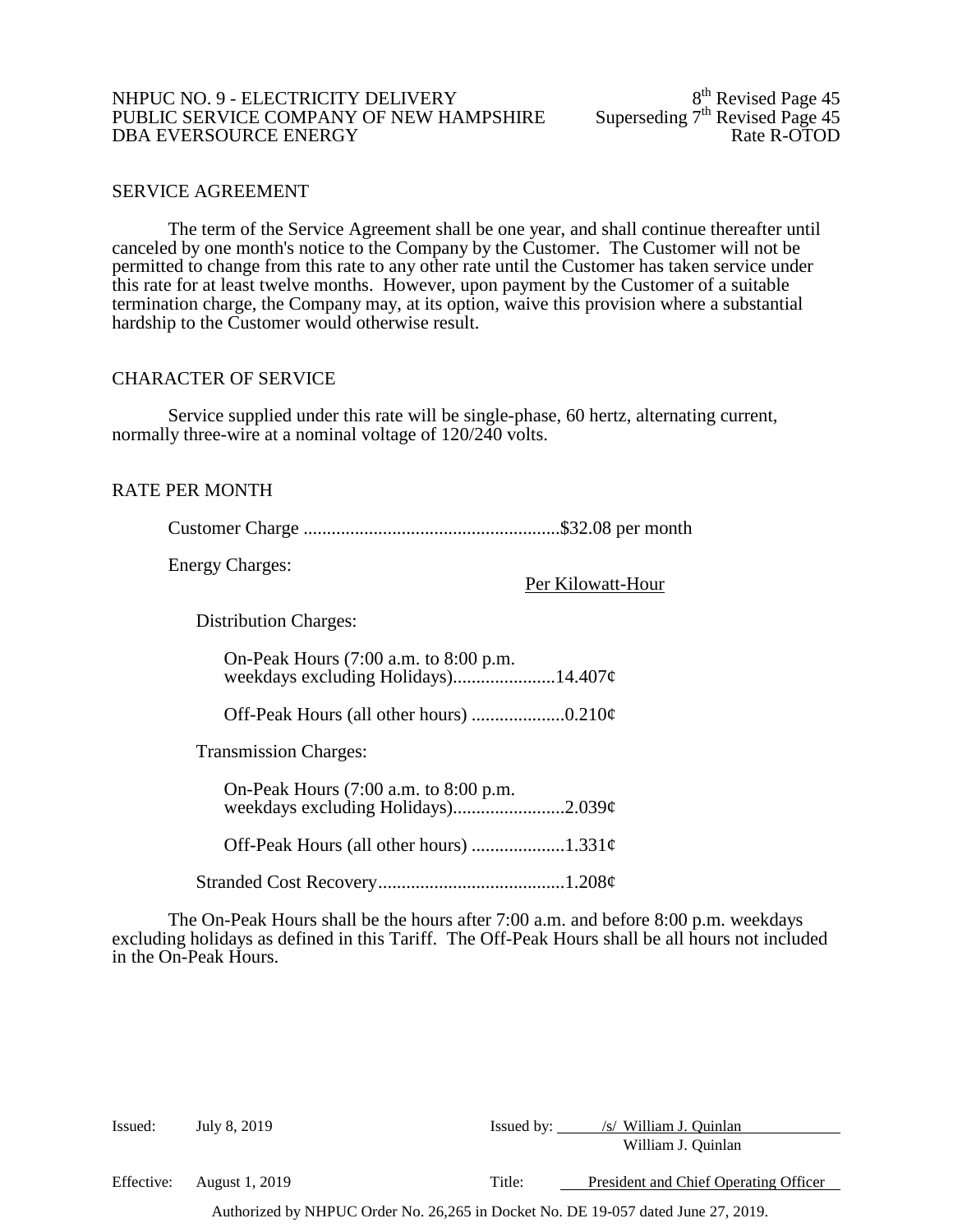#### NHPUC NO. 9 - ELECTRICITY DELIVERY<br>PUBLIC SERVICE COMPANY OF NEW HAMPSHIRE Superseding 7<sup>th</sup> Revised Page 46 PUBLIC SERVICE COMPANY OF NEW HAMPSHIRE Superseding 7<sup>th</sup> Revised Page 46<br>DBA EVERSOURCE ENERGY Rate R-OTOD DBA EVERSOURCE ENERGY

#### CAPACITY CHARGE

The Company's studies may show that, in order to more closely follow cost of service, it is necessary or desirable to utilize meters capable of measuring rate of taking of electric service in kilowatts. The Company may install such meters either for all Customers served under this rate or for only those Customers whose usage of electricity is uncharacteristic of this class. At any time, the Company may file a revision of the rate form and/or charges of this rate to provide for an appropriate capacity charge. After such revision of this rate, any Customer who is subject to higher billing under this rate will have the option of continuing to take service under this rate or to take service under any other rate of the Company's Tariff which may be available.

#### WATER HEATING - UNCONTROLLED

Uncontrolled water heating service is available when such service is supplied to approved water heaters equipped with either (a) two thermostatically-operated heating elements, each with a rating of no more than 5,500 watts, so connected or interlocked that they cannot operate simultaneously, or (b) a single thermostatically-operated heating element with a rating of no more than 5,500 watts. The heating elements or element shall be connected by means of an approved circuit to a separate water heating meter. Service measured by this meter will be billed monthly as follows:

Meter Charge .................................................\$4.87 per month

Energy Charges:

#### WATER HEATING - CONTROLLED

Controlled off-peak water heating is available under this rate for a limited period of time at those locations which were receiving controlled off-peak water heating service hereunder on Customer Choice Date and which have continuously received such service hereunder since that date. Service under this rate at such locations shall continue to be available only for the remaining life of the presently-installed water heating equipment. No replacement water heaters shall be permitted to be installed for service under this rate at locations which otherwise would qualify for this service.

For those locations which qualify under the preceding paragraph, controlled off-peak water heating service is available under this rate when such service is supplied to approved storage type electric water heaters having an off-peak heating element with a rating of no more than 1,000 watts, or 20 watts per gallon of tank capacity, whichever is greater. The off-peak element shall be connected by means of an approved circuit to a separate water heating meter. Electricity used will be billed monthly as follows:

| Issued:    | July 8, 2019   | Issued by: | /s/ William J. Quinlan                |
|------------|----------------|------------|---------------------------------------|
|            |                |            | William J. Quinlan                    |
| Effective: | August 1, 2019 | Title:     | President and Chief Operating Officer |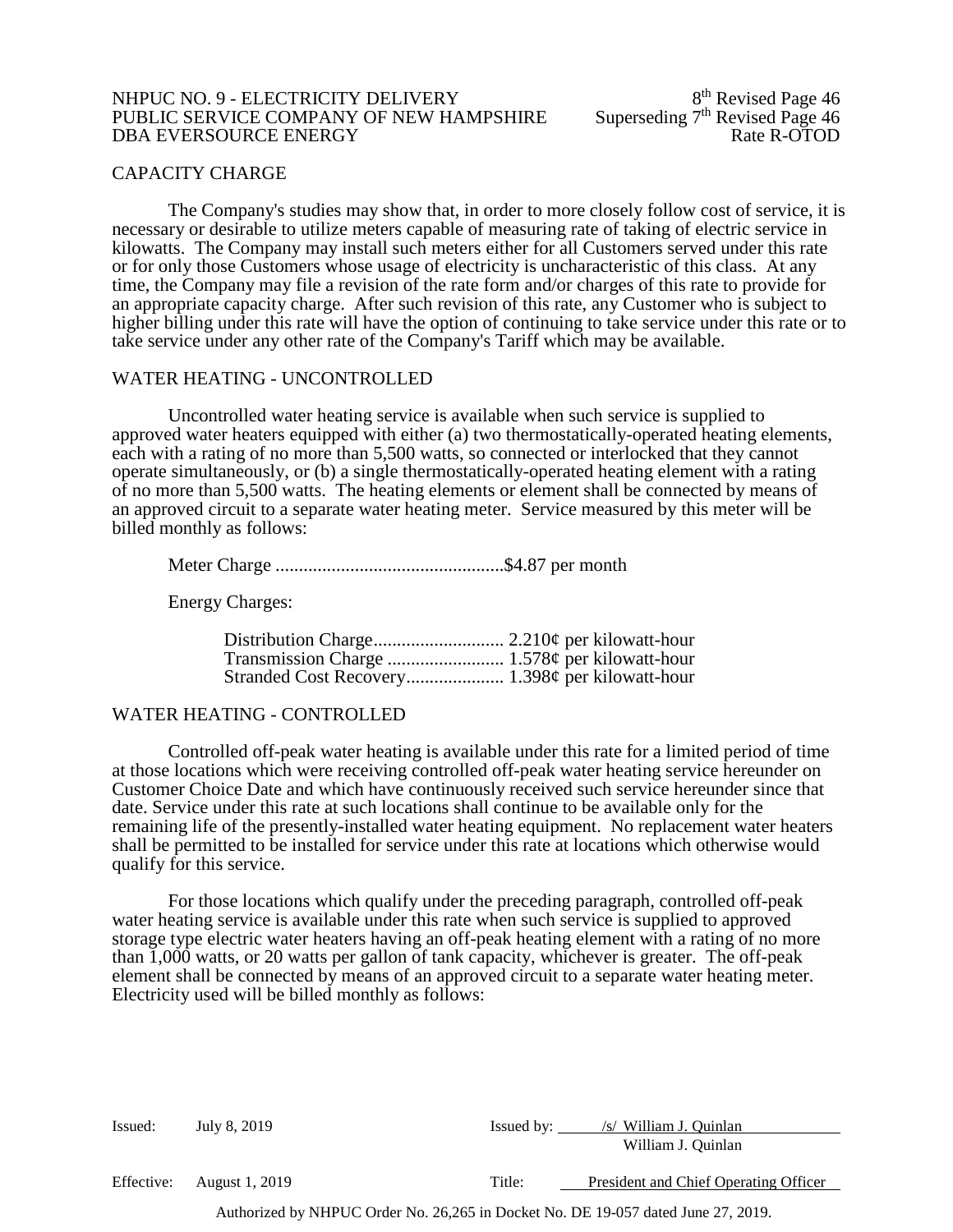### NHPUC NO. 9 - ELECTRICITY DELIVERY<br>PUBLIC SERVICE COMPANY OF NEW HAMPSHIRE Superseding 7<sup>th</sup> Revised Page 47 PUBLIC SERVICE COMPANY OF NEW HAMPSHIRE Superseding 7<sup>th</sup> Revised Page 47<br>DBA EVERSOURCE ENERGY Rate R-OTOD DBA EVERSOURCE ENERGY

Meter Charge.................................................. \$8.58 per month Energy Charges: Distribution Charge............................ 0.131¢ per kilowatt-hour Transmission Charge ......................... 1.578¢ per kilowatt-hour

Stranded Cost Recovery……………..0.827¢ per kilowatt-hour

# SERVICE CHARGE

When the Company establishes or re-establishes a Delivery Service account for a Customer at a meter location, the Company will be entitled to assess a service charge in addition to all other charges under this rate. The service charge will be \$14.00 if the Company does not have to send an employee to the meter location to establish or re-establish Delivery Service. When it is necessary for the Company to send an employee to the meter location to establish or re-establish Delivery Service, the service charge will be \$35.00. When it is necessary for the Company to send an employee to the meter location outside of normal working hours to establish or re-establish Delivery Service, the service charge will be \$70.00. The Company will be entitled to assess an \$18.00 service charge when it is necessary to send an employee to the Customer location to collect a delinquent bill. This charge shall apply regardless of any action taken by the Company including accepting a payment, making a deferred payment arrangement or leaving a collection notice at the Customer's premises.

| Issued:    | July 8, 2019                                                                      | Issued by: | /s/ William J. Ouinlan                |
|------------|-----------------------------------------------------------------------------------|------------|---------------------------------------|
|            |                                                                                   |            | William J. Quinlan                    |
| Effective: | <b>August 1, 2019</b>                                                             | Title:     | President and Chief Operating Officer |
|            | Authorized by NHPUC Order No. 26,265 in Docket No. DE 19-057 dated June 27, 2019. |            |                                       |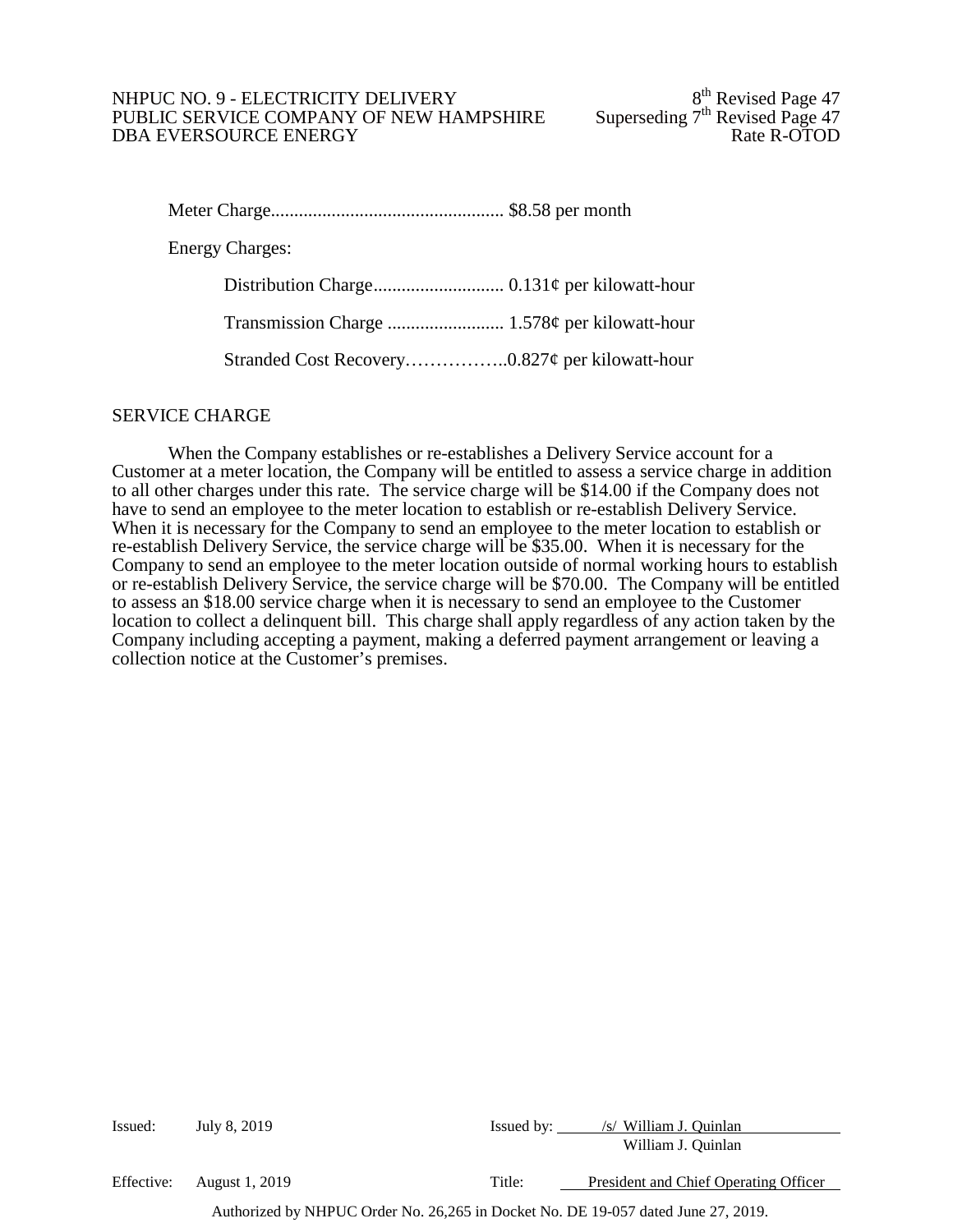#### NHPUC NO. 9 - ELECTRICITY DELIVERY<br>
PUBLIC SERVICE COMPANY OF NEW HAMPSHIRE Superseding 7<sup>th</sup> Revised Page 50 PUBLIC SERVICE COMPANY OF NEW HAMPSHIRE Superseding 7<sup>th</sup> Revised Page 50<br>DBA EVERSOURCE ENERGY DBA EVERSOURCE ENERGY

#### GENERAL DELIVERY SERVICE RATE G

#### AVAILABILITY

Subject to the Terms and Conditions of the Tariff of which it is a part, this rate is for Delivery Service for any use. It is available to (1) those Customers at existing delivery points who were receiving service hereunder on General Service Rate G on January 1, 1983, and who have continuously received service under that rate and this successor since that date, and (2) all other Customers whose loads as defined for billing purposes do not exceed 100 kilowatts. Service rendered hereunder shall exclude all backup and standby service provided under Backup Delivery Service Rate B.

Customers taking service under this rate shall provide any necessary transforming and regulating devices on the Customer's side of the meter. Controlled electric service for thermal storage devices is available under Load Controlled Service Rate LCS and outdoor area lighting is available under Outdoor Lighting Delivery Service Rate OL.

#### CHARACTER OF SERVICE

Delivery Service supplied under this rate will be 60 hertz, alternating current, either (a) single-phase, normally three-wire at a nominal voltage of 120/240 volts, or (b) three-phase, normally at a nominal voltage of 120/208 or 277/480 volts. Three-phase, three-wire service at a nominal voltage of 240, 480 or 600 volts is available only to those Customers at existing locations who were receiving such service on February 1, 1986, and who have continuously received such service since that date. In underground secondary network areas, Delivery Service will be supplied only at a nominal voltage of  $120/208$  volts.

#### RATE PER MONTH

|                                 | Single-Phase<br>Service | Three-Phase<br>Service                                      |
|---------------------------------|-------------------------|-------------------------------------------------------------|
|                                 |                         | $$32.39$ per month                                          |
| <b>Customer's Load Charges:</b> |                         | Per Kilowatt of Customer Load<br>in Excess of 5.0 Kilowatts |
|                                 |                         |                                                             |
|                                 |                         |                                                             |
|                                 |                         |                                                             |
|                                 |                         |                                                             |

| Issued:    | July 8, 2019          | Issued by: | /s/ William J. Quinlan<br>William J. Quinlan |
|------------|-----------------------|------------|----------------------------------------------|
| Effective: | <b>August 1, 2019</b> | Title:     | President and Chief Operating Officer        |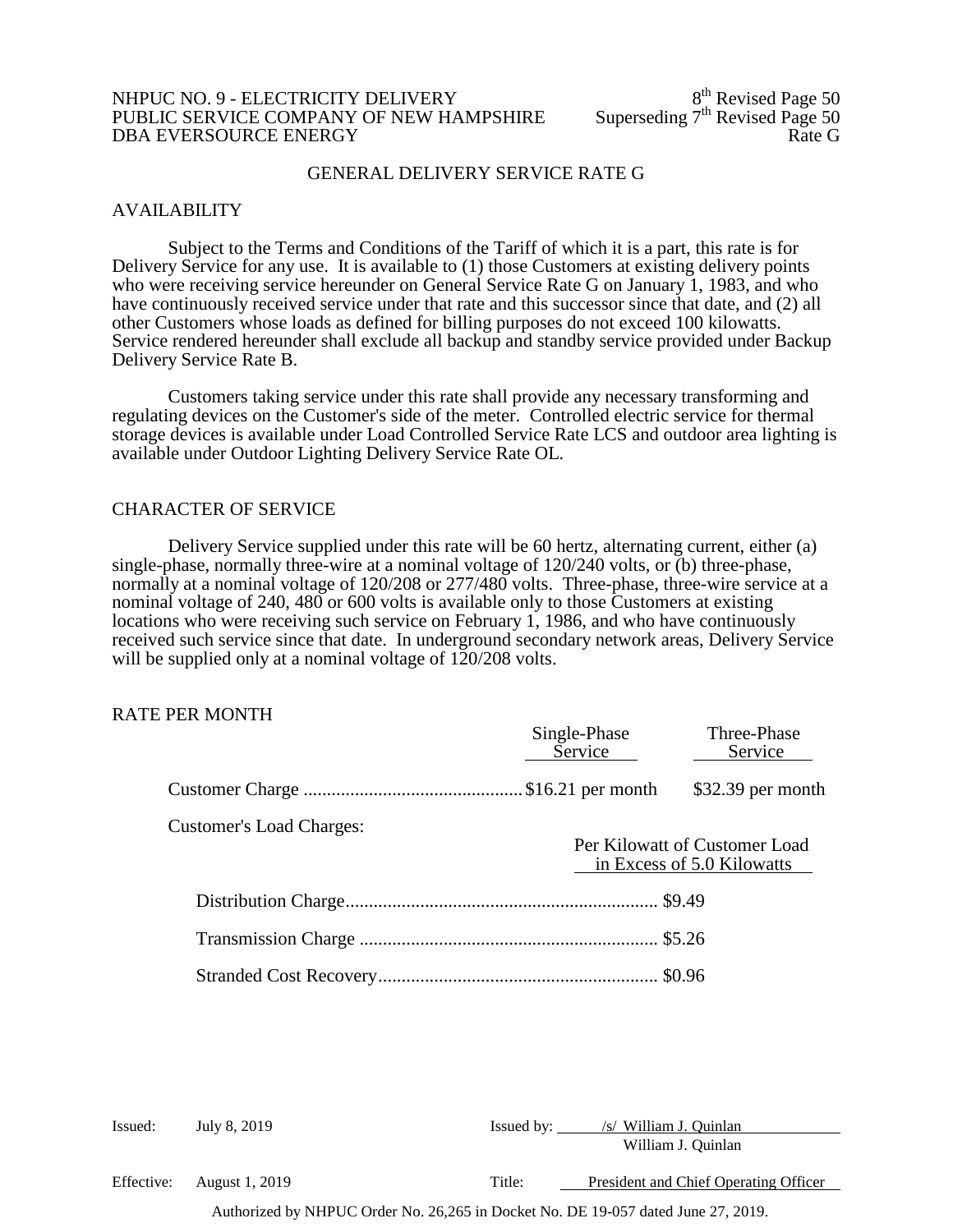### NHPUC NO. 9 - ELECTRICITY DELIVERY<br>
PUBLIC SERVICE COMPANY OF NEW HAMPSHIRE Superseding 7<sup>th</sup> Revised Page 51 PUBLIC SERVICE COMPANY OF NEW HAMPSHIRE Superseding  $7<sup>th</sup>$  Revised Page 51<br>DBA EVERSOURCE ENERGY DBA EVERSOURCE ENERGY

| <b>Energy Charges:</b>       | Per Kilowatt-Hour |  |
|------------------------------|-------------------|--|
| <b>Distribution Charges:</b> |                   |  |
|                              |                   |  |
|                              |                   |  |
|                              |                   |  |
| <b>Transmission Charge</b>   |                   |  |
|                              |                   |  |
|                              |                   |  |
|                              |                   |  |
|                              |                   |  |

# WATER HEATING - UNCONTROLLED

Uncontrolled water heating service is available under this rate when such service is supplied to approved water heaters equipped with either (a) two thermostatically-operated heating elements, each with a rating of no more than 5,500 watts, so connected or interlocked that they cannot operate simultaneously, or (b) a single thermostatically-operated heating element with a rating of no more than 5,500 watts. The heating elements or element shall be connected by means of an approved circuit to a separate water heating meter. Service measured by this meter will be billed monthly as follows:

| <b>Energy Charges:</b> |  |
|------------------------|--|
|                        |  |
|                        |  |
|                        |  |

# WATER HEATING - CONTROLLED

Controlled off-peak water heating is available under this rate for a limited period of time at those locations which were receiving controlled off-peak water heating service hereunder on Customer Choice Date and which have continuously received such service hereunder since that

| Issued:    | July 8, 2019          | Issued by: | /s/ William J. Ouinlan                |
|------------|-----------------------|------------|---------------------------------------|
|            |                       |            | William J. Quinlan                    |
| Effective: | <b>August 1, 2019</b> | Title:     | President and Chief Operating Officer |
|            |                       |            |                                       |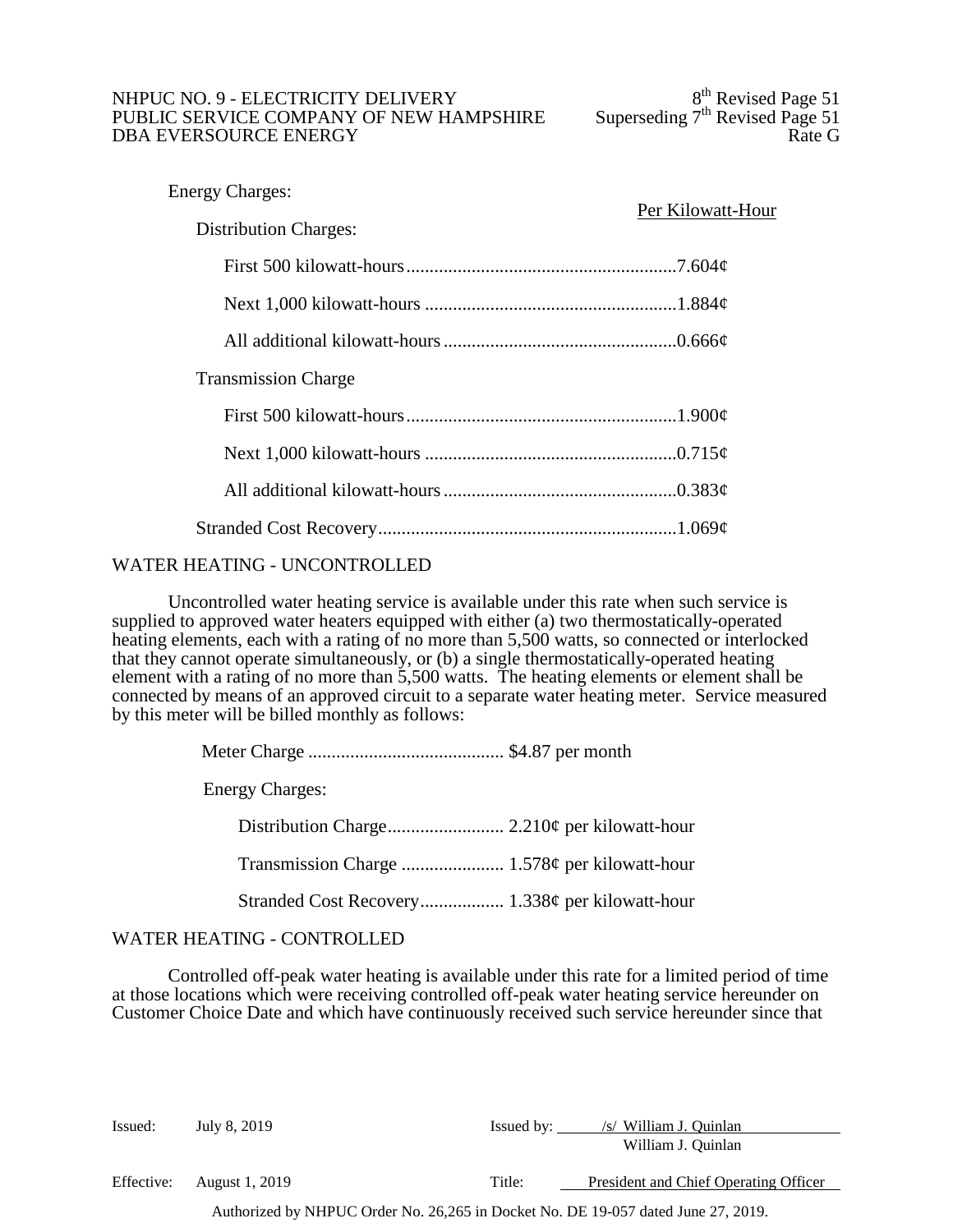#### NHPUC NO. 9 - ELECTRICITY DELIVERY<br>
PUBLIC SERVICE COMPANY OF NEW HAMPSHIRE Superseding 7<sup>th</sup> Revised Page 52 PUBLIC SERVICE COMPANY OF NEW HAMPSHIRE Superseding 7<sup>th</sup> Revised Page 52<br>DBA EVERSOURCE ENERGY DBA EVERSOURCE ENERGY

date. Service under this rate at such locations shall continue to be available only for the remaining life of the presently-installed water heating equipment. No replacement water heaters shall be permitted to be installed for service under this rate at locations which otherwise would qualify for this service.

For those locations which qualify under the preceding paragraph, controlled off-peak water heating service is available under this rate when such service is supplied to approved storage type electric water heaters having an off-peak heating element with a rating of no more than 1,000 watts, or 20 watts per gallon of tank capacity, whichever is greater. The off-peak element shall be connected by means of an approved circuit to a separate water heating meter. Electricity used will be billed monthly as follows:

Meter Charge..................................................\$8.58 per month

Energy Charges:

### SPACE HEATING SERVICE

Space heating service is available under this rate at those locations which were receiving space heating service under the Transitional Space Heating Service Rate TSH prior to Customer Choice Date and which have continuously received such service since that date. Customers at such locations who have elected this rate shall have the electricity for such service billed separately on a monthly basis as follows:

|--|--|--|

Energy Charges:

Distribution Charge............................ 3.729¢ per kilowatt-hour Transmission Charge ......................... 1.900¢ per kilowatt-hour Stranded Cost Recovery..................... 1.666¢ per kilowatt-hour

Space heating equipment served under this rate, including heat pumps and associated air circulating equipment, shall be wired by means of approved circuits to permit measurement of such equipment's additional demand and energy use.

| Issued:    | July 8, 2019          | Issued by: | /s/ William J. Ouinlan                |
|------------|-----------------------|------------|---------------------------------------|
|            |                       |            | William J. Quinlan                    |
| Effective: | <b>August 1, 2019</b> | Title:     | President and Chief Operating Officer |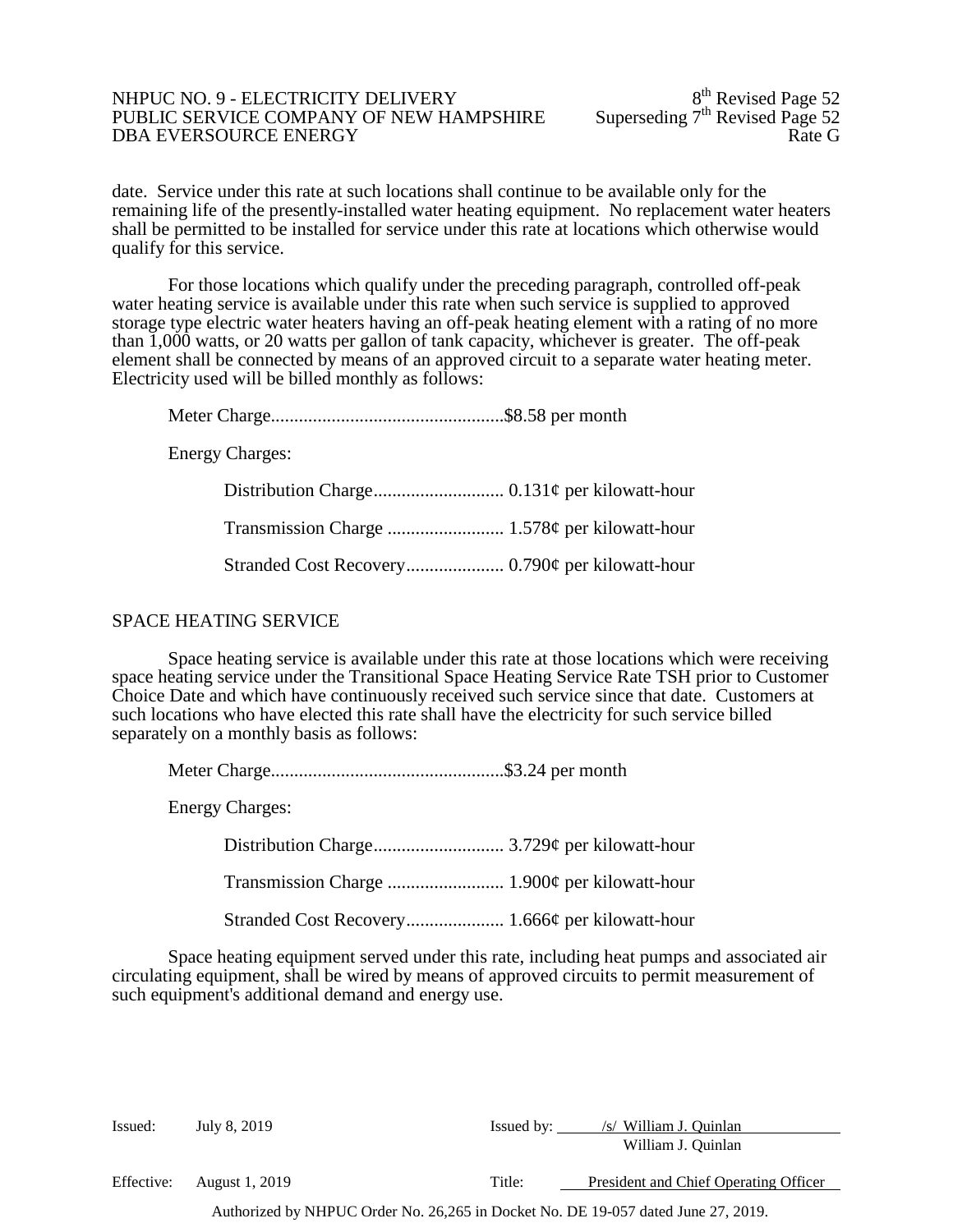### NHPUC NO. 9 - ELECTRICITY DELIVERY<br>
PUBLIC SERVICE COMPANY OF NEW HAMPSHIRE Superseding 7<sup>th</sup> Revised Page 55 PUBLIC SERVICE COMPANY OF NEW HAMPSHIRE Superseding 7<sup>th</sup> Revised Page 55<br>DBA EVERSOURCE ENERGY Rate G-OTOD DBA EVERSOURCE ENERGY

#### SERVICE AGREEMENT

The term of the Service Agreement shall be one year, and shall continue thereafter until canceled by one month's notice to the Company by the Customer. The Customer will not be permitted to change from this rate to any other rate until the Customer has taken service under this rate for at least twelve months. However, upon payment by the Customer of a suitable termination charge, the Company may, at its option, waive this provision where a substantial hardship to the Customer would otherwise result.

#### CHARACTER OF SERVICE

Service supplied under this rate will be 60 hertz, alternating current, either (a) single-phase, normally three-wire at a nominal voltage of 120/240 volts or (b) three-phase, normally at a nominal voltage of 120/208 or 277/480 volts. Three-phase, three-wire service at a nominal voltage of 240, 480 or 600 volts is available only to those Customers at existing locations who were receiving such service on February 1, 1986, and who have continuously received such service since that date. In underground secondary network areas, service will be supplied only at a nominal voltage of 120/208 volts.

| RATE PER MONTH          |                                       | Single-Phase<br>Service           | Three-Phase<br>Service        |
|-------------------------|---------------------------------------|-----------------------------------|-------------------------------|
|                         |                                       |                                   | \$60.00 per month             |
|                         | <b>Customer's Load Charges:</b>       |                                   | Per Kilowatt of Customer Load |
|                         |                                       |                                   |                               |
| <b>Energy Charges:</b>  |                                       |                                   | Per Kilowatt-Hour             |
|                         | <b>Distribution Charges:</b>          |                                   |                               |
|                         | On-Peak Hours (7:00 a.m. to 8:00 p.m. |                                   |                               |
|                         |                                       |                                   |                               |
|                         |                                       |                                   |                               |
| Issued:<br>July 8, 2019 |                                       | Issued by: /s/ William J. Quinlan | William J. Quinlan            |

Authorized by NHPUC Order No. 26,265 in Docket No. DE 19-057 dated June 27, 2019. Effective: August 1, 2019 Title: President and Chief Operating Officer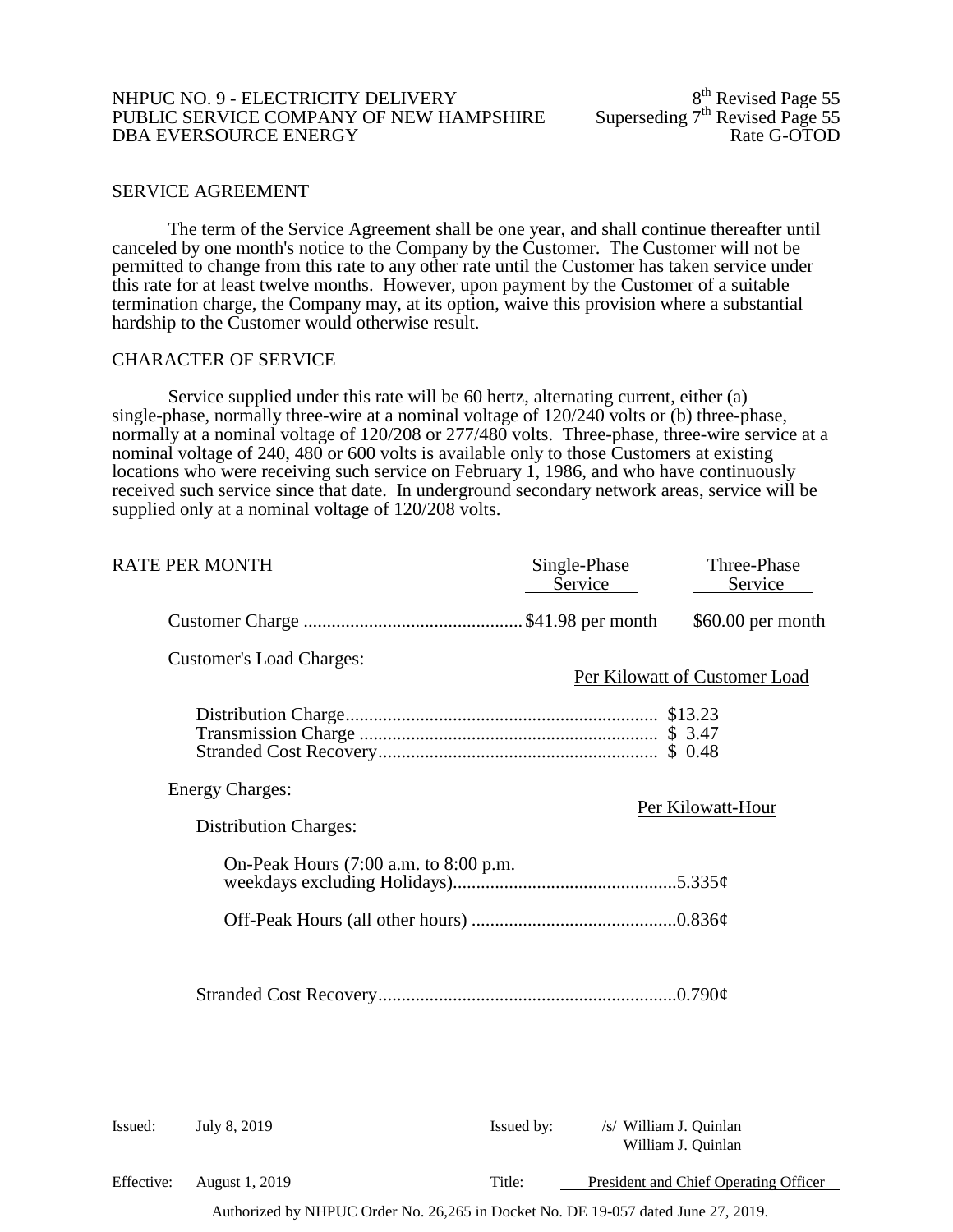#### NHPUC NO. 9 - ELECTRICITY DELIVERY<br>PUBLIC SERVICE COMPANY OF NEW HAMPSHIRE Superseding 3<sup>rd</sup> Revised Page 58 PUBLIC SERVICE COMPANY OF NEW HAMPSHIRE Superseding 3rd Revised Page 58<br>DBA EVERSOURCE ENERGY DBA EVERSOURCE ENERGY

This rate is intended as a rider applicable to Residential Delivery Service Rate R or General Delivery Service Rate G. Therefore, service under this rate must be taken in conjunction with service provided under either Rate R or Rate G in accordance with the terms and conditions therein as now or hereafter effective except as may be specifically provided otherwise in this rate.

#### LIMITATIONS ON AVAILABILITY

Service under this rate shall not be available where, in the Company's judgment, sufficient distribution system capacity does not exist in order to supply the electrical requirements of the applicant unless the Customer provides for a suitable cash payment or a satisfactory revenue guarantee to the Company, or both.

The availability of this rate is also contingent upon the availability to the Company of personnel and/or other resources necessary to provide service under this rate.

### **TERM**

The term of service under this rate shall be one year, and shall continue thereafter until canceled by one month's notice to the Company by the Customer. The Customer will not be permitted to change from this rate to any other rate until the Customer has taken service under this rate for at least twelve months. However, upon payment by the Customer of a suitable termination charge, the Company may, at its option, waive this provision where a substantial hardship to the Customer would otherwise result.

#### RATE PER MONTH

| <b>Customer Charges:</b> |  |
|--------------------------|--|
|                          |  |
|                          |  |

| Issued:    | July 8, 2019          | Issued by: | /s/ William J. Ouinlan                |
|------------|-----------------------|------------|---------------------------------------|
|            |                       |            | William J. Quinlan                    |
| Effective: | <b>August 1, 2019</b> | Title:     | President and Chief Operating Officer |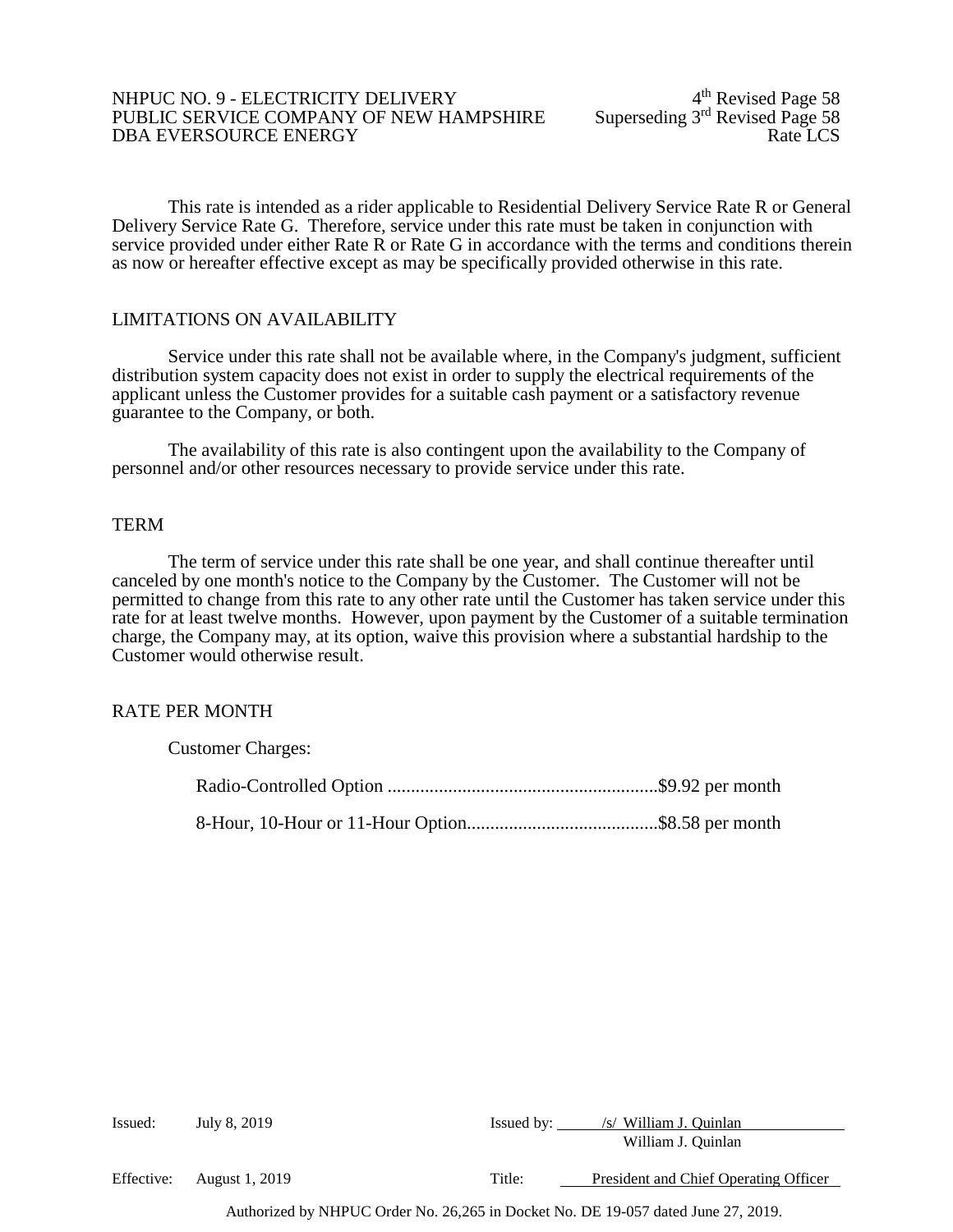#### NHPUC NO. 9 - ELECTRICITY DELIVERY<br>PUBLIC SERVICE COMPANY OF NEW HAMPSHIRE Superseding 7<sup>th</sup> Revised Page 59 PUBLIC SERVICE COMPANY OF NEW HAMPSHIRE Superseding 7<sup>th</sup> Revised Page 59<br>DBA EVERSOURCE ENERGY DBA EVERSOURCE ENERGY

### Energy Charges:

# Per Kilowatt-Hour

Distribution Charges:

| Stranded Cost Recovery (When service is taken |  |
|-----------------------------------------------|--|
| Stranded Cost Recovery (When service is taken |  |

# METERS

Under this rate, the Company will install one meter with appropriate load control devices.

# ELECTRIC THERMAL STORAGE EQUIPMENT APPROVED FOR LOAD CONTROL

Load Controlled Service is available under this rate to electric thermal storage installations meeting the Company's specifications as to type, size and electrical characteristics in accordance with the following guidelines.

I. Electric Thermal Storage Space Heating Equipment

Adequate control and switching equipment must be installed to provide capability for staggering the commencement of the charging period with respect to other electric thermal storage devices and for permitting partial charging on warmer days, and for controlling service to the thermal storage devices.

The storage capability of the electric thermal storage device must be adequate to heat the Customer's whole premises under design conditions and must be properly sized to ensure a constant rate of charging during the period which service under this rate is available as determined by the Company in accordance with its customary procedures. A smaller-sized electric thermal storage device may be approved by the Company for use in the Customer's premises under the Radio-Controlled Option.

| Issued:    | July 8, 2019   | Issued by: | /s/ William J. Ouinlan                |
|------------|----------------|------------|---------------------------------------|
|            |                |            | William J. Quinlan                    |
| Effective: | August 1, 2019 | Title:     | President and Chief Operating Officer |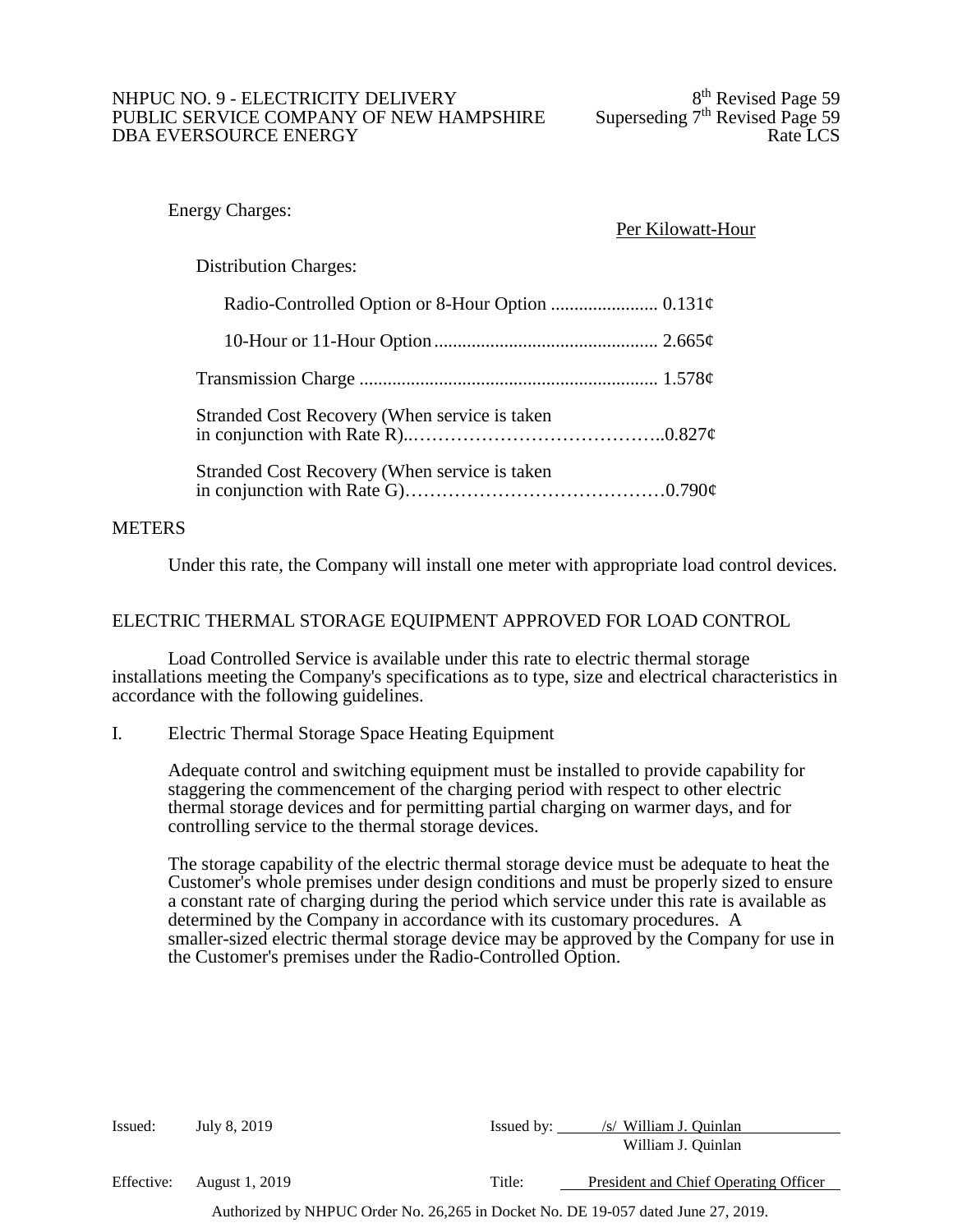#### NHPUC NO. 9 - ELECTRICITY DELIVERY<br>PUBLIC SERVICE COMPANY OF NEW HAMPSHIRE Superseding 3<sup>rd</sup> Revised Page 60 PUBLIC SERVICE COMPANY OF NEW HAMPSHIRE Superseding 3rd Revised Page 60<br>DBA EVERSOURCE ENERGY DBA EVERSOURCE ENERGY

# II. Electric Thermal Storage Water Heating

Load Controlled Service for electric thermal storage water heating is available under this rate when service is taken in conjunction with electric thermal storage space heating and at those locations which were receiving service under the Controlled Off-Peak Electric Water Heating Service Rate COPE on October 1, 2004 and which have continuously received such service since that date.

Service shall be supplied to electric thermal storage water heaters having either (i) two thermostatically-operated top and bottom heating elements, each with a rating of no more than 4,500 watts or forty (40) watts per gallon of storage capacity, whichever is greater, or (ii) a single thermostatically-operated heating element with a rating of 4,500 watts or forty (40) watts per gallon of storage capacity, whichever is greater. When there are two elements, both top and bottom elements must be connected and wired for Load Controlled Service, and must be connected or interlocked so that they cannot operate simultaneously.

The storage capacity of all electric thermal water heaters installed under the Radio-Controlled Option shall be forty (40) gallons or more. The storage capacity of all electric thermal water heaters installed under the 8-Hour, 10-Hour and 11-Hour Options shall be eighty (80) gallons or more. At the Company's option, smaller tanks may be installed for use in an individual apartment of a multi-family building under the 8-Hour, 10-Hour and 11-Hour Options.

#### INCREASED WATER HEATING CAPABILITY

Electric thermal storage water heating with switching capabilities for increasing the capability of the Customer's water heating equipment is available under this rate at those locations which had switching capability installed on or before January 1, 1994 and which have continuously received such service since that date. The element or elements must be connected and wired such that increased water heating capability is provided under Rate R or Rate G. Customers with installed switching capability will be billed an additional \$1.35 per month as a Customer charge. Switching capability is not available under the Radio-Controlled Option.

#### FEE FOR EMERGENCY CHARGING

If, due to an electrical outage or equipment malfunction, emergency charging of electric thermal storage devices is required at any time during which Delivery Service under this rate is not normally available, the Company will perform such charging upon sufficient notification. If charging is necessitated as a result of a malfunction of the Customer's equipment, the Company may assess the Customer a fee for such charging.

| Issued:    | July 8, 2019          | Issued by: | /s/ William J. Ouinlan<br>William J. Quinlan |
|------------|-----------------------|------------|----------------------------------------------|
| Effective: | <b>August 1, 2019</b> | Title:     | President and Chief Operating Officer        |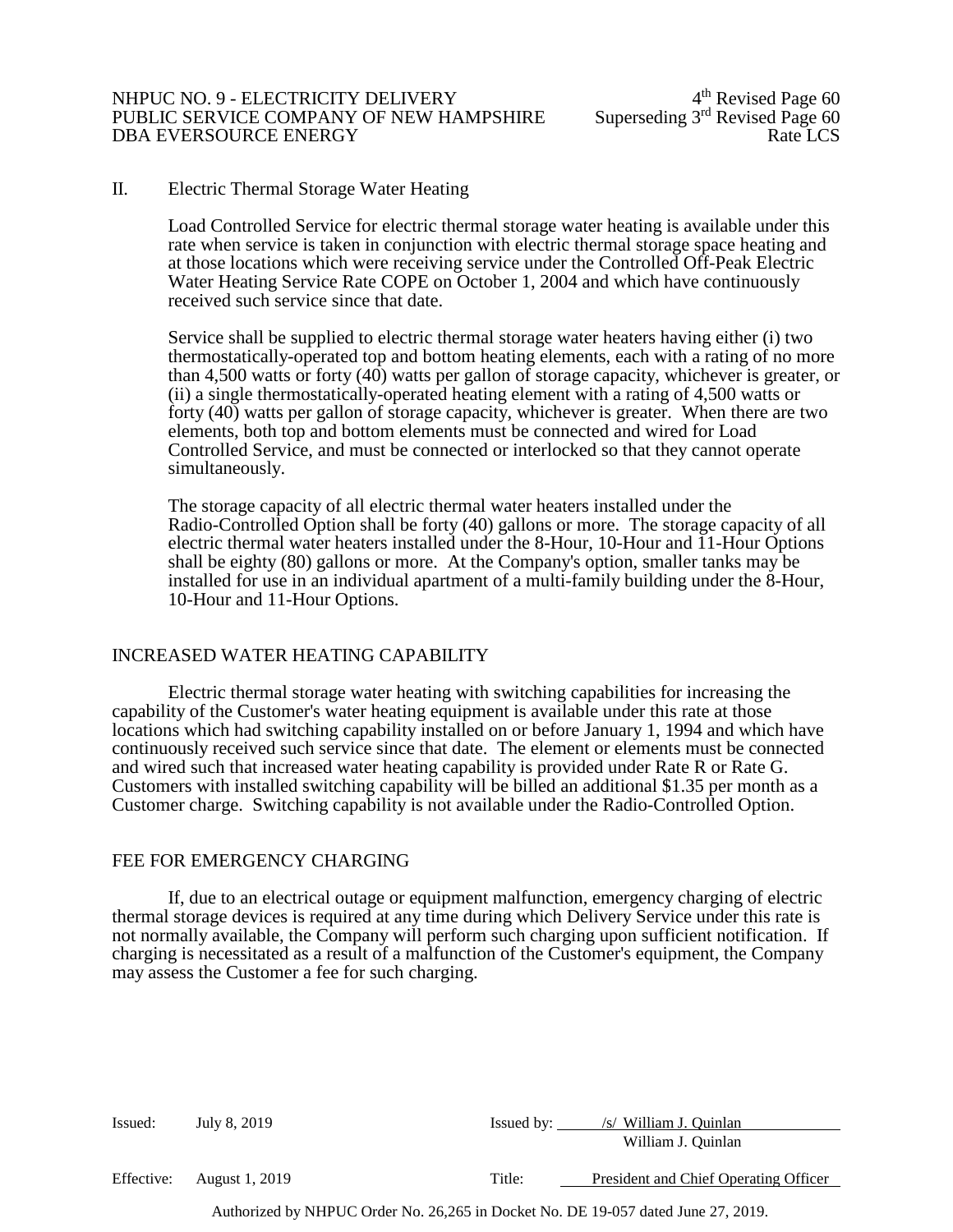# NHPUC NO. 9 - ELECTRICITY DELIVERY<br>PUBLIC SERVICE COMPANY OF NEW HAMPSHIRE Superseding 3<sup>rd</sup> Revised Page 61 PUBLIC SERVICE COMPANY OF NEW HAMPSHIRE Superseding 3<sup>rd</sup> Revised Page 61<br>DBA EVERSOURCE ENERGY DBA EVERSOURCE ENERGY

# PRIMARY GENERAL DELIVERY SERVICE RATE GV

### AVAILABILITY

Subject to the Terms and Conditions of the Tariff of which it is a part, this rate is for high voltage Delivery Service. It is available upon the signing of a Service Agreement for such service at specified delivery points to Customers whose maximum demand shall not exceed 1,000 kilowatts. Service rendered hereunder shall exclude backup and standby service provided under Backup Delivery Service Rate B. Outdoor area lighting is available under Outdoor Lighting Delivery Service Rate OL.

Suitable transforming, controlling and regulating apparatus, acceptable to and approved by the Company, shall be provided at the expense of the Customer. In locations in which space limitations or other factors make it impossible or inadvisable, in the opinion of the Company, for the Customer to have transforming apparatus devoted to its exclusive use, and in secondary network areas in which primary service is not made available by the Company at its option, Delivery Service shall be supplied from Company-owned transforming apparatus which also supplies other Customers. In such cases, this rate is available provided the Customer pays an annual rental charge equal to eighteen percent (18.0%) of the cost of the equivalent transformer capacity the Customer would furnish or rent to serve the load if exclusive use of a transformer bank by him were possible or if primary, three-phase service were available and provided the Customer pays in full the estimated cost of installing such equivalent transformer capacity at the time Delivery Service is initiated.

#### CHARACTER OF SERVICE

Delivery Service supplied under this rate will be three-phase, 60 hertz, alternating current, at a nominal voltage determined by the Company, generally 2,400/4,160, 4,800/8,320, 7,200/12,470, or 19,920/34,500 volts. A reasonably balanced load between phases shall be maintained by the Customer.

#### RATE PER MONTH

Customer Charge ...................................................................\$211.21 per month

| Issued:    | July 8, 2019          | Issued by: | /s/ William J. Ouinlan                |
|------------|-----------------------|------------|---------------------------------------|
|            |                       |            | William J. Quinlan                    |
| Effective: | <b>August 1, 2019</b> | Title:     | President and Chief Operating Officer |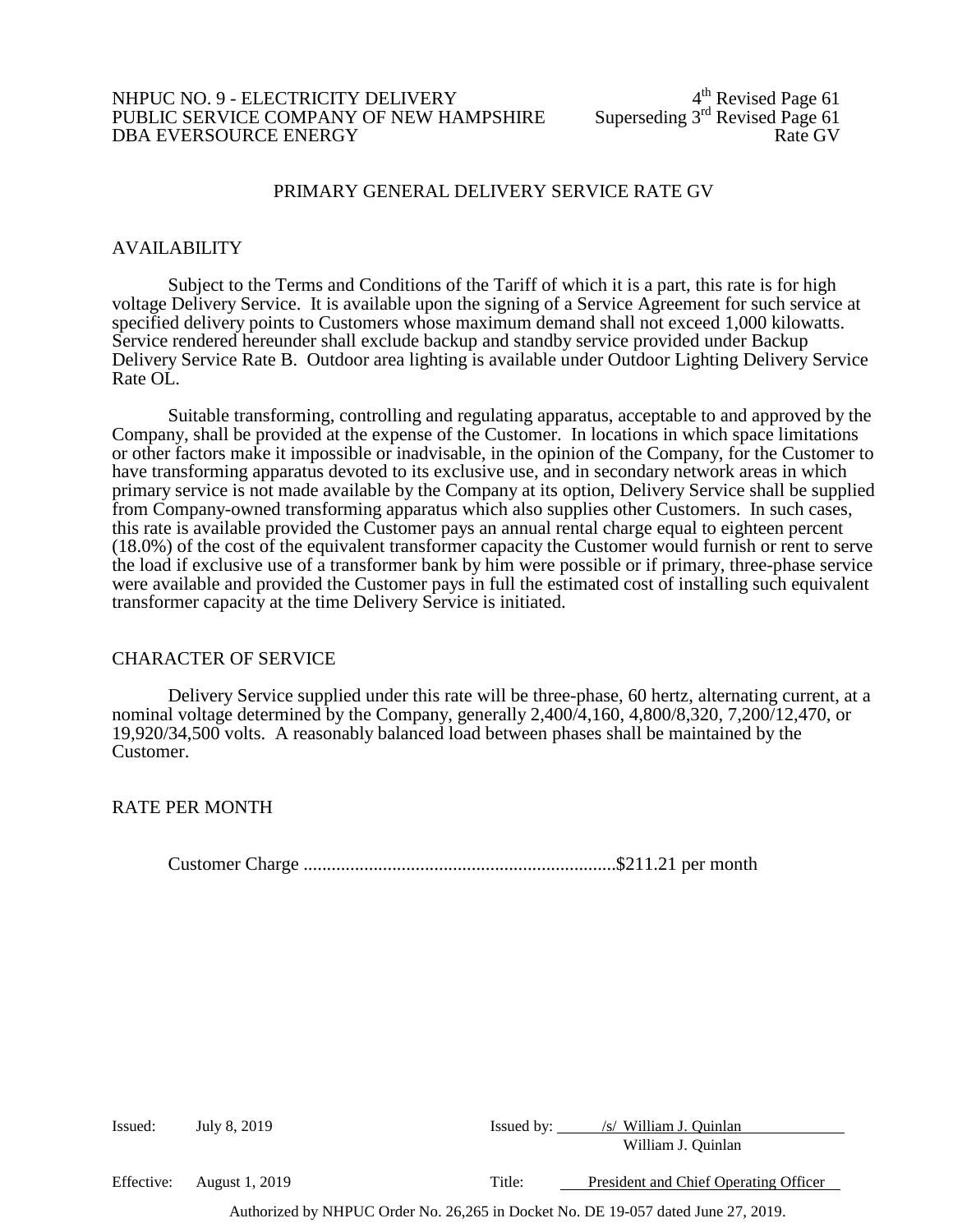# NHPUC NO. 9 - ELECTRICITY DELIVERY<br>
PUBLIC SERVICE COMPANY OF NEW HAMPSHIRE Superseding 7<sup>th</sup> Revised Page 62 PUBLIC SERVICE COMPANY OF NEW HAMPSHIRE Superseding  $7<sup>th</sup>$  Revised Page 62<br>DBA EVERSOURCE ENERGY DBA EVERSOURCE ENERGY

| <b>Demand Charges:</b>       | Per Kilowatt of Maximum Demand |
|------------------------------|--------------------------------|
| <b>Distribution Charges:</b> |                                |
|                              |                                |
|                              |                                |
|                              |                                |
|                              |                                |
| <b>Energy Charges:</b>       | Per Kilowatt-Hour              |
| <b>Distribution Charges:</b> |                                |
|                              |                                |
|                              |                                |
|                              |                                |

# SPACE HEATING SERVICE

Space heating service is available under this rate at those locations which were receiving space heating service under the space heating provisions of Transitional Space Heating Service Rate TSH prior to Customer Choice Date and which have continuously received such service since that date. Customers at such locations who have elected this rate shall have the electricity for such service billed separately on a monthly basis as follows:

> Meter Charge ..........................................\$3.24 per month Energy Charges: Distribution Charge......................... 3.729¢ per kilowatt-hour Transmission Charge ...................... 1.900¢ per kilowatt-hour Stranded Cost Recovery.................. 1.401¢ per kilowatt-hour

Issued: July 8, 2019 Issued by: /s/ William J. Quinlan William J. Quinlan

Effective: August 1, 2019 Title: President and Chief Operating Officer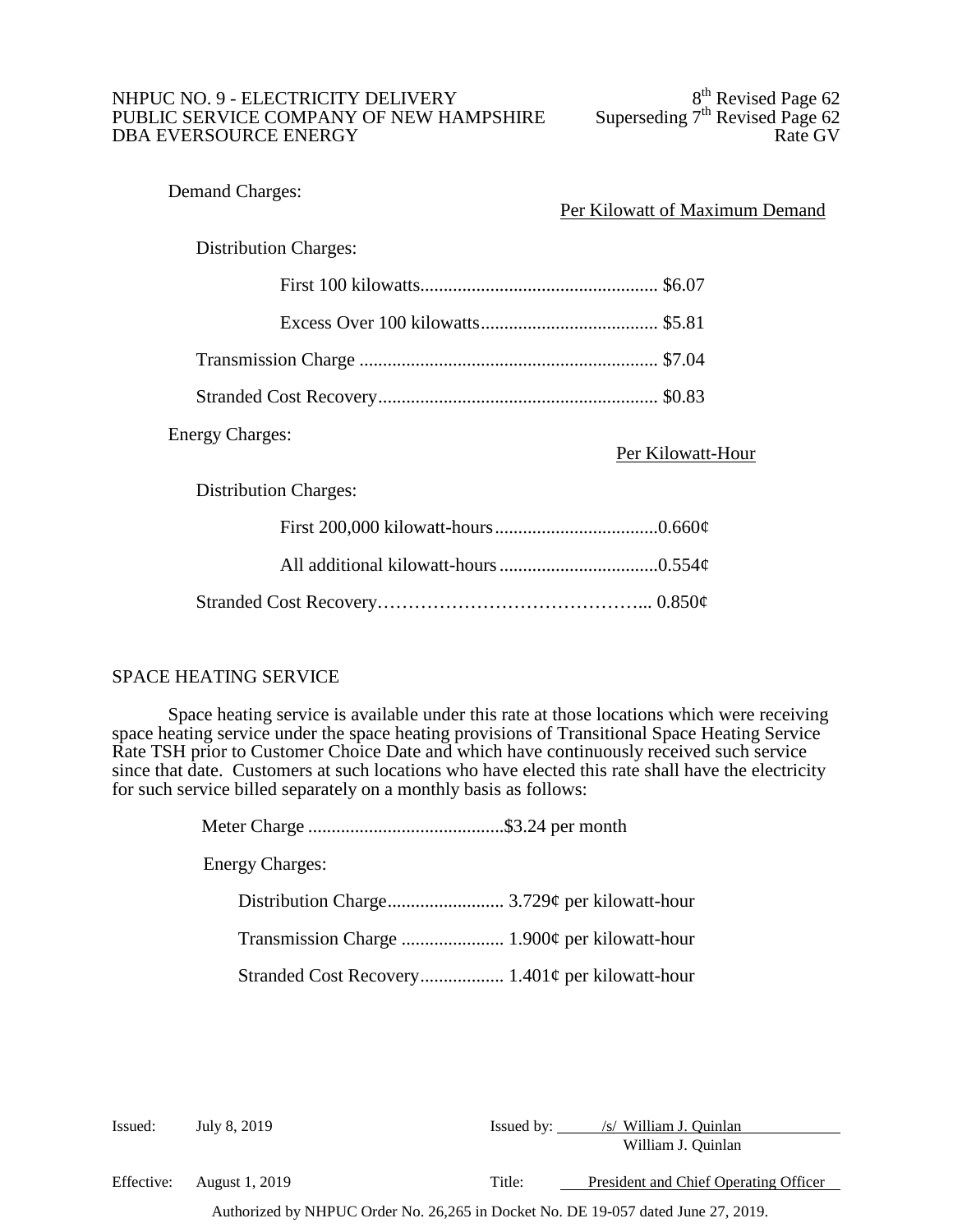#### NHPUC NO. 9 - ELECTRICITY DELIVERY<br>PUBLIC SERVICE COMPANY OF NEW HAMPSHIRE Superseding 3<sup>rd</sup> Revised Page 64 PUBLIC SERVICE COMPANY OF NEW HAMPSHIRE Superseding 3rd Revised Page 64<br>DBA EVERSOURCE ENERGY DBA EVERSOURCE ENERGY

#### CONTRACT TERM

The contract term shall be for not less than one year and for such longer periods as maybe determined by the operation of the sections in this rate entitled "Guarantees" and "Apparatus".

#### GUARANTEES

- (a) When the estimated expenditure necessary to deliver electrical energy properly to a Customer's premises shall be of such an amount that the income to be derived from the delivery of such energy at the rate herein established, including the monthly minimum charge, will be insufficient to warrant such expenditure, the Company may require the Customer to guarantee a minimum annual payment for a term of years and/or to pay the whole or a part of the cost of extending, enlarging, or rebuilding its facilities to supply the Customer's premises or other reasonable payments in addition to the payments otherwise provided herein.
- (b) Except as provided by the Terms and Conditions and as modified by the provisions of Paragraph (a) of this section, and exclusive of any charges made under the provisions of the section in this rate entitled "Apparatus" and if applicable, for Default Energy Service, the minimum charge shall be \$972 per month.

#### APPARATUS

Substation foundations, structures, and all necessary controlling, regulating, transforming, and protective apparatus shall be furnished, owned, and maintained by the Customer at the Customer's expense. However, controlling, regulating, and transforming apparatus may be rented from the Company at a charge of eighteen percent (18.0%) per year of the equipment cost. The cost of installing such equipment shall be paid in full at the time service is initiated. In no event shall the Company be required to rent apparatus to the Customer the total cost of which shall exceed \$10,000. The Company may refuse to rent pole-mounted apparatus based on environmental and other immediate hazards that are present. In the event the Company refuses to rent a pole-mounted apparatus, the Company shall inform the Customer of the environmental and other immediate hazards that are present and shall provide the Customer with the opportunity to remove the hazards. In the event the environmental and the other immediate hazards are removed by the Customer, the Company shall agree to rent pole-mounted apparatus to the Customer. If a Customer-owned structure supporting a Company owned pole-mounted transformer is deemed insufficient or threatened by trees or other hazards, the Company shall inform the Customer of the hazards and shall provide the Customer with the opportunity to repair or remove the hazard. In the event the Customer refuses to repair or remove the hazard or does not repair or remove the hazard in a timely manner, the Company is authorized to terminate the existing rental agreement and to remove the transformer upon 90 days written notice to the Customer. In cases where the Customer elects to rent apparatus from the Company, the Customer shall guarantee, in addition to any other guarantees, to continue to pay rental therefor for a period of not less than four (4) years. Should the Customer discontinue service before four (4) years shall have elapsed, the guaranteed rental then unpaid shall immediately become due and payable.

| Issued:    | July 8, 2019          | Issued by: | /s/ William J. Ouinlan                |
|------------|-----------------------|------------|---------------------------------------|
|            |                       |            | William J. Quinlan                    |
| Effective: | <b>August 1, 2019</b> | Title:     | President and Chief Operating Officer |
|            |                       |            |                                       |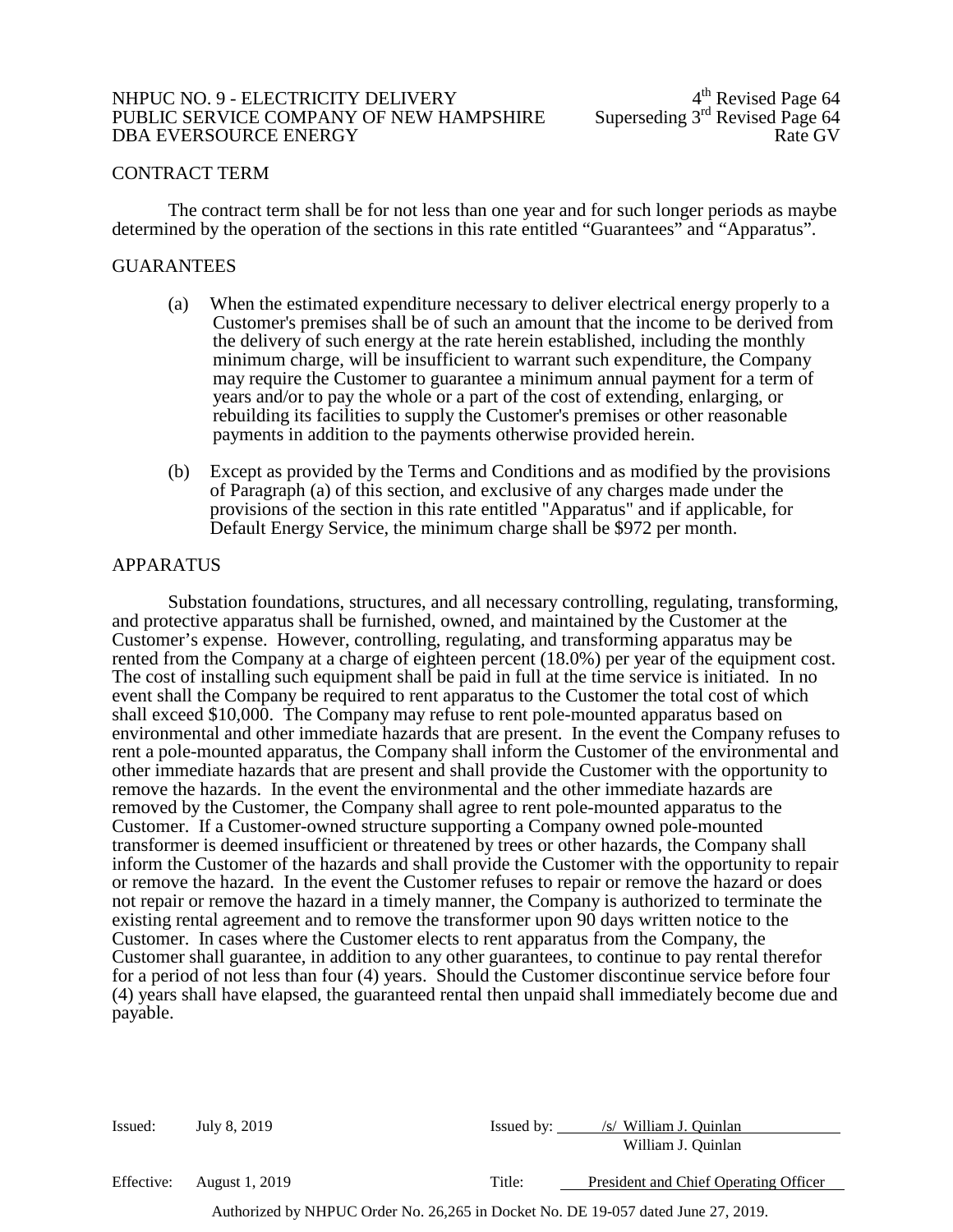### NHPUC NO. 9 - ELECTRICITY DELIVERY<br>PUBLIC SERVICE COMPANY OF NEW HAMPSHIRE Superseding 7<sup>th</sup> Revised Page 66 PUBLIC SERVICE COMPANY OF NEW HAMPSHIRE Superseding  $7<sup>th</sup>$  Revised Page 66<br>DBA EVERSOURCE ENERGY DBA EVERSOURCE ENERGY

### LARGE GENERAL DELIVERY SERVICE RATE LG

#### AVAILABILITY

Subject to the Terms and Conditions of the Tariff of which it is a part, this rate is for high voltage Delivery Service. It is available upon the signing of a Service Agreement for such service at specified delivery points to Customers whose loads are larger than those that would be permitted under Rate GV of this Tariff. Service rendered hereunder shall exclude all backup and standby service provided under Backup Delivery Service Rate B. Outdoor area lighting is available under Outdoor Lighting Delivery Service Rate OL. Substation foundations and structures, and suitable controlling, regulating, and transforming apparatus, all of which shall be acceptable to and approved by the Company, together with such protective equipment as the Company shall deem necessary for the protection and safe operation of its system, shall be provided at the expense of the Customer.

#### CHARACTER OF SERVICE

Delivery Service supplied under this rate will be three-phase, 60 hertz, alternating current, at a nominal delivery voltage determined by the Company, generally 34,500 volts or higher. A reasonably balanced load between phases shall be maintained by the Customer.

#### RATE PER MONTH

| <b>Demand Charges:</b>       | Per Kilovolt-Ampere of Maximum Demand |
|------------------------------|---------------------------------------|
|                              |                                       |
|                              |                                       |
|                              |                                       |
| <b>Energy Charges:</b>       | Per Kilowatt-Hour                     |
| <b>Distribution Charges:</b> |                                       |
|                              |                                       |
|                              |                                       |
|                              |                                       |
|                              |                                       |

| Issued:    | July 8, 2019   | Issued by:                                                                        | /s/ William J. Ouinlan<br>William J. Quinlan |
|------------|----------------|-----------------------------------------------------------------------------------|----------------------------------------------|
| Effective: | August 1, 2019 | Title:                                                                            | President and Chief Operating Officer        |
|            |                | Authorized by NHPUC Order No. 26,265 in Docket No. DE 19-057 dated June 27, 2019. |                                              |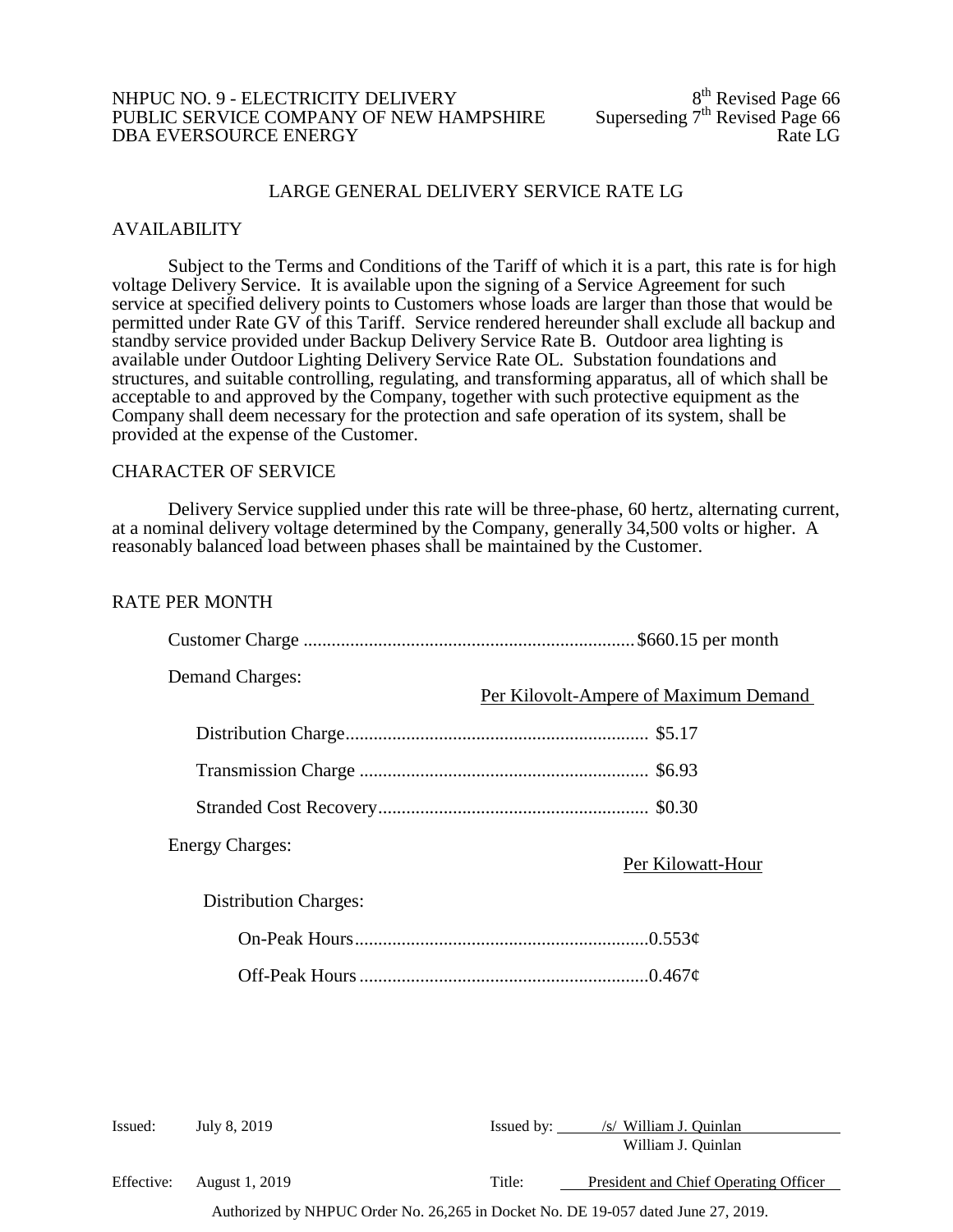### NHPUC NO. 9 - ELECTRICITY DELIVERY<br>
PUBLIC SERVICE COMPANY OF NEW HAMPSHIRE Superseding 3<sup>rd</sup> Revised Page 68 PUBLIC SERVICE COMPANY OF NEW HAMPSHIRE Superseding 3rd Revised Page 68<br>DBA EVERSOURCE ENERGY DBA EVERSOURCE ENERGY

#### DISCOUNT FOR SERVICE AT 115,000 VOLTS

A monthly discount of forty-three cents (\$0.47) per kilovolt-ampere (KVA) of maximum demand shall be given to Customers who contract to take service under this rate at a delivery voltage of 115,000 volts and to pay charges based on a monthly maximum demand of at least 10,000 kilovolt-amperes. Except as provided in the last sentence of this paragraph, this discount is available only at specified delivery points on the 115,000 volt transmission system of the Company as it exists from time to time where, in the opinion of the Company, there is sufficient capacity in facilities to supply the Customer's requirement and where system integrity and operating flexibility will not be impaired by the addition of the Customer's load. The discount is available also at other delivery points, provided the Customer satisfies the Company's requirements determined under Paragraph (a) of the section of this rate entitled "Guarantees".

In the event that any Customer qualifying for and receiving the discount provided in this section shall require a substantially larger or substantially smaller amount of capacity, the Customer shall so notify the Company in writing at least two (2) years prior to the date when such larger or smaller amount shall be required.

#### GUARANTEES

- (a) When the estimated expenditure necessary to deliver electrical energy properly to a Customer's premises shall be of such an amount that the income to be derived from the delivery of such energy at the rate herein established, including the monthly minimum charge, will be insufficient to warrant such expenditure, the Company may require the Customer to guarantee a minimum annual payment for a term of years and/or to pay the whole or a part of the cost of extending, enlarging, or rebuilding its facilities to deliver electrical energy properly to the Customer's point of delivery or other reasonable payments in addition to the payments otherwise provided herein.
- (b) Except as provided by the Terms and Conditions and as modified by the provisions of Paragraph (a) of this section, and exclusive of any charges made under the provisions of the section in this rate entitled "Apparatus" and if applicable, for Default Energy Service, the minimum monthly charge shall be \$1,031 per month.

| Issued:    | July 8, 2019                                                                                                                                                                                                                                                                                                                       | Issued by: | /s/ William J. Quinlan                |
|------------|------------------------------------------------------------------------------------------------------------------------------------------------------------------------------------------------------------------------------------------------------------------------------------------------------------------------------------|------------|---------------------------------------|
|            |                                                                                                                                                                                                                                                                                                                                    |            | William J. Quinlan                    |
| Effective: | August 1, 2019                                                                                                                                                                                                                                                                                                                     | Title:     | President and Chief Operating Officer |
|            | $\mathbf{1}$ $\mathbf{1}$ $\mathbf{1}$ $\mathbf{1}$ $\mathbf{1}$ $\mathbf{1}$ $\mathbf{1}$ $\mathbf{1}$ $\mathbf{1}$ $\mathbf{1}$ $\mathbf{1}$ $\mathbf{1}$ $\mathbf{1}$ $\mathbf{1}$ $\mathbf{1}$ $\mathbf{1}$ $\mathbf{1}$ $\mathbf{1}$ $\mathbf{1}$ $\mathbf{1}$ $\mathbf{1}$ $\mathbf{1}$ $\mathbf{1}$ $\mathbf{1}$ $\mathbf{$ |            | 27.2010                               |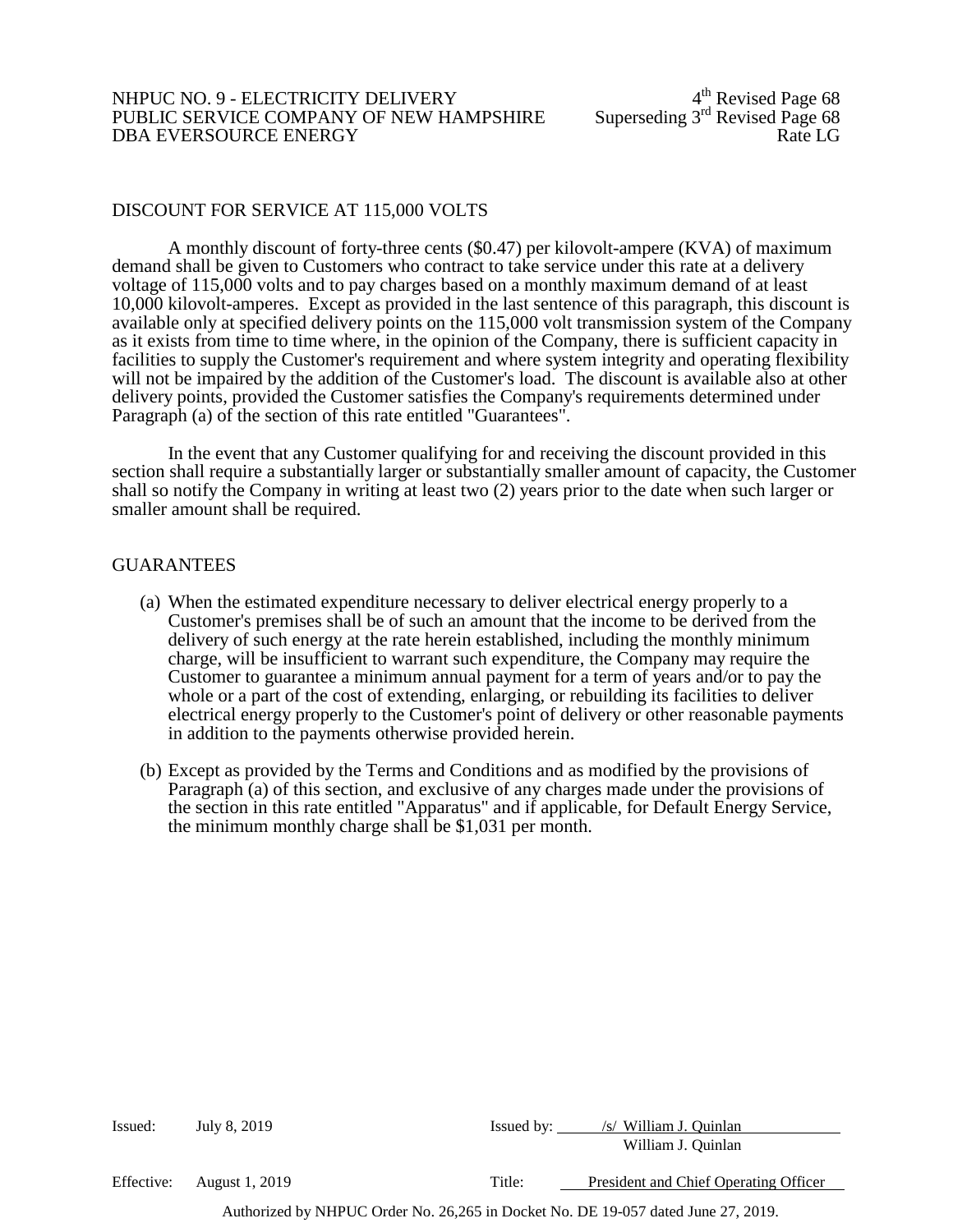### NHPUC NO. 9 - ELECTRICITY DELIVERY<br>PUBLIC SERVICE COMPANY OF NEW HAMPSHIRE Superseding 3<sup>rd</sup> Revised Page 71 PUBLIC SERVICE COMPANY OF NEW HAMPSHIRE Superseding 3rd Revised Page 71<br>DBA EVERSOURCE ENERGY DBA EVERSOURCE ENERGY

Backup Contract Demand: An amount of demand which the Customer may impose on the Company's distribution system under this Rate Schedule to back up the Customer's generating facilities. Backup Contract Demand shall be the normal output rating in kilowatts of the Customer's generating facilities as determined by the Company from time to time by test operation for those Customers who have a non-zero Supplemental Demand (i.e., whose maximum demand exceeds their generating capacity). For Customers whose generating capacity is larger than their total internal load, Backup Contract Demand shall be based on thirty minute meter readings for on-peak periods during the current month and previous eleven months. For Customers who would otherwise be served under Rate GV, Backup Contract Demand shall be the greater of: a) the highest kilowatt demand during those periods, or b) 80% of the highest kilovolt-ampere demand during those periods. For Customers who would otherwise be served under Rate LG, Backup Contract Demand shall be the highest kilovolt-ampere demand during those periods.

Backup Demand: The amount of demand in kilowatts delivered to the Customer under this Rate Schedule during a particular thirty minute interval. Backup Demand shall be the lesser of: a) Backup Contract Demand minus the amount of generation registered by the generation meter, or b) the total amount of demand registered. If such amount is less than zero, it shall be deemed to be equal to zero.

Backup Energy: The amount of kilowatt-hours delivered to the Customer under this Rate Schedule during a particular thirty minute interval. Backup Energy shall be equal to Backup Demand for that thirty minute interval divided by two.

On-Peak Hours: The period from 7:00 a.m. to 8:00 p.m. weekdays excluding holidays.

Supplemental Demand: The amount of demand in kilowatts delivered to the Customer by the Company in excess of its Backup Demand during a particular thirty minute interval. Supplemental Demand shall be equal to the total amount of demand registered less the amount of Backup Demand taken. If such amount is less than zero, it shall be deemed to be equal to zero. The delivery of Supplemental Demand and related energy shall be billed under the Company's standard rate (Rate G, Rate GV, or Rate LG) available to the Customer for the amount of Supplemental Demand taken.

# RATE PER MONTH

| $$372.10$ per month            |
|--------------------------------|
| \$62.42 per recorder per month |

| Issued:    | July 8, 2019   | Issued by: | /s/ William J. Quinlan<br>William J. Quinlan |
|------------|----------------|------------|----------------------------------------------|
| Effective: | August 1, 2019 | Title:     | President and Chief Operating Officer        |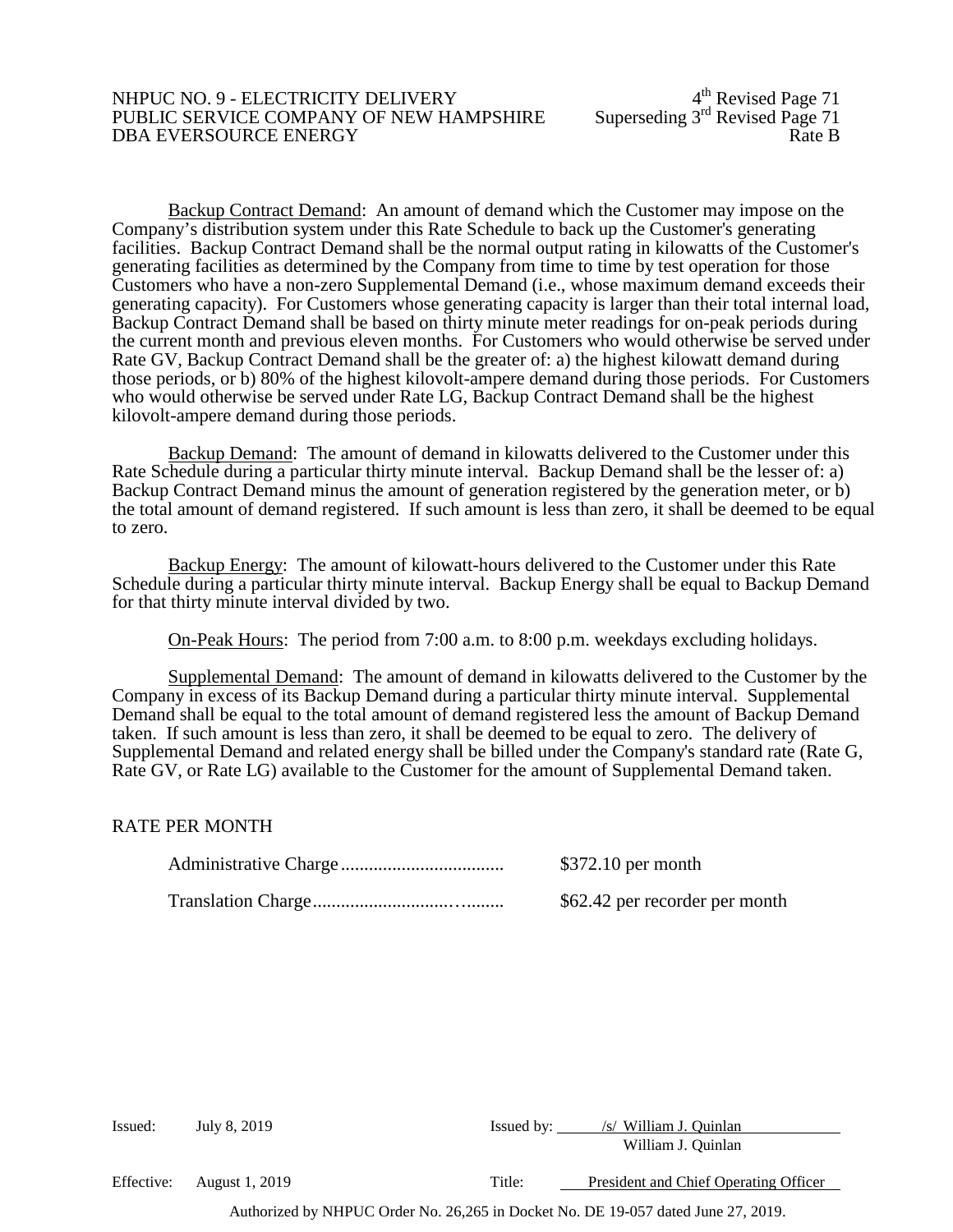### NHPUC NO. 9 - ELECTRICITY DELIVERY<br>
PUBLIC SERVICE COMPANY OF NEW HAMPSHIRE Superseding 6<sup>th</sup> Revised Page 72 PUBLIC SERVICE COMPANY OF NEW HAMPSHIRE Superseding 6<sup>th</sup> Revised Page 72<br>DBA EVERSOURCE ENERGY DBA EVERSOURCE ENERGY

#### Demand Charges:

For Customers who take service at 115,000 volts or higher, the following charges apply:

|                                                                                  | is whichever is applicable, of              |
|----------------------------------------------------------------------------------|---------------------------------------------|
|                                                                                  | <b>Backup Contract Demand</b>               |
| <b>Stranded Cost Recovery</b>                                                    |                                             |
| (For Customers whose Standard Rate is Rate GV)\$ \$0.56 per KW or KVA, whichever | is applicable, of Backup Contract<br>Demand |
| <b>Stranded Cost Recovery</b>                                                    |                                             |
| (For Customers whose Standard Rate is Rate LG)\$0.22 per KW or KVA, whichever is | applicable, of Backup Contract<br>Demand    |

For all other Customers, in addition to the charges applicable to the Customers who take service at 115,000 volts or higher, the following additional charge applies:

Distribution Charge............................ \$4.88 per KW or KVA, whichever is applicable, of Backup Contract Demand

#### Energy Charges:

The energy charges contained in the Standard Rate for Delivery Service, except that the distribution charge is not applicable to Customers who take service at 115,000 volts or higher.

#### METERING

Metering shall be provided by the Company in accordance with the provisions of the Customer's Standard Rate, except as modifications to such metering may be required by the provisions of this rate. The Company may install any metering equipment necessary to accomplish the purposes of this rate, including the measurement of output from the Customer's generating facilities. Customer shall provide suitable meter locations for the Company's metering facilities. All costs of metering equipment in excess of costs normally incurred by the Company to provide service under Customer's Standard Rate shall be borne by the Customer.

#### REFUSAL TO PROVIDE ACCESS

In the event that the Customer refuses access to its premises to allow the Company to install metering equipment to measure the output of the Customer's generating facilities, the Company may estimate the amount of demand and energy delivered under this rate. The Customer shall be responsible for payment of all bill amounts calculated hereunder based on such estimates of demand and energy delivered.

| Issued:    | July 8, 2019   | Issued by: | /s/ William J. Quinlan                |
|------------|----------------|------------|---------------------------------------|
|            |                |            | William J. Quinlan                    |
| Effective: | August 1, 2019 | Title:     | President and Chief Operating Officer |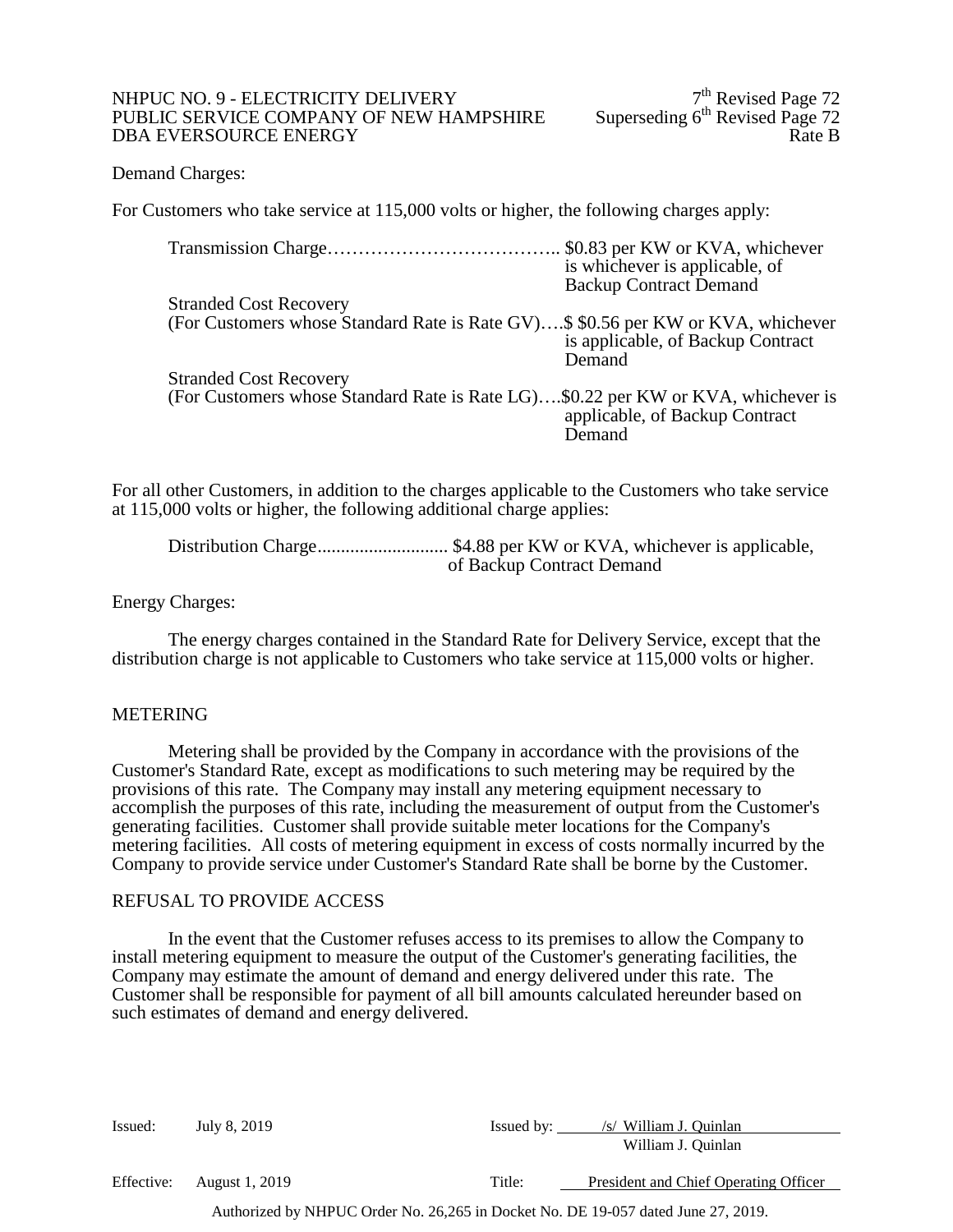#### NHPUC NO. 9 - ELECTRICITY DELIVERY 4<sup>th</sup> Revised Page 75<br>PUBLIC SERVICE COMPANY OF NEW HAMPSHIRE Superseding 3<sup>rd</sup> Revised Page 75 PUBLIC SERVICE COMPANY OF NEW HAMPSHIRE Superseding 3<sup>rd</sup> Revised Page 75<br>DBA EVERSOURCE ENERGY DBA EVERSOURCE ENERGY

#### All-Night Service Option:

The monthly kilowatt-hours and distribution rates for each luminaire served under the all-night service option are shown below.

For New and Existing Installations:

| <b>Lamp Nominal</b>   |        |     |     |     |     |                           |     |     |                                 |     |     |            |     |              |
|-----------------------|--------|-----|-----|-----|-----|---------------------------|-----|-----|---------------------------------|-----|-----|------------|-----|--------------|
| Light                 | Power  |     |     |     |     |                           |     |     |                                 |     |     |            |     | Monthly      |
| Output                | Rating |     |     |     |     | Monthly KWH per Luminaire |     |     |                                 |     |     |            |     | Distribution |
| Lumens                | Watts  | Jan | Feb | Mar | Apr | May Jun                   |     | Jul | $\frac{\text{Aug}}{\text{Aug}}$ | Sep | Oct | <b>Nov</b> | Dec | Rate         |
| High Pressure Sodium: |        |     |     |     |     |                           |     |     |                                 |     |     |            |     |              |
| 4,000                 | 50     | 27  | 23  | 22  | 19  | 16                        | 16  | 16  | 18                              | 21  | 23  | 24         | 27  | \$17.23      |
| 5,800                 | 70     | 40  | 34  | 32  | 29  | 24                        | 23  | 24  | 27                              | 31  | 35  | 37         | 40  | 17.23        |
| 9,500                 | 100    | 59  | 50  | 47  | 42  | 35                        | 34  | 35  | 39                              | 46  | 51  | 53         | 59  | 22.91        |
| 16,000                | 150    | 88  | 74  | 70  | 62  | 53                        | 51  | 53  | 59                              | 68  | 76  | 79         | 88  | 32.41        |
| 30,000                | 250    | 142 | 120 | 113 | 101 | 85                        | 82  | 85  | 95                              | 110 | 123 | 128        | 142 | 33.21        |
| 50,000                | 400    | 217 | 183 | 173 | 154 | 130                       | 126 | 130 | 144                             | 168 | 188 | 196        | 217 | 33.58        |
| 130,000               | 1,000  | 510 | 430 | 408 | 362 | 306                       | 296 | 306 | 340                             | 395 | 442 | 460        | 510 | 53.89        |
|                       |        |     |     |     |     |                           |     |     |                                 |     |     |            |     |              |
| Metal Halide:         |        |     |     |     |     |                           |     |     |                                 |     |     |            |     |              |
| 5,000                 | 70     | 41  | 35  | 33  | 29  | 25                        | 24  | 25  | 28                              | 32  | 36  | 37         | 41  | \$17.97      |
| 8,000                 | 100    | 56  | 47  | 45  | 40  | 34                        | 33  | 34  | 38                              | 44  | 49  | 51         | 56  | 24.60        |
| 13,000                | 150    | 88  | 74  | 71  | 63  | 53                        | 51  | 53  | 59                              | 68  | 77  | 80         | 88  | 33.76        |
| 13,500                | 175    | 96  | 81  | 77  | 68  | 57                        | 56  | 57  | 64                              | 74  | 83  | 87         | 96  | 34.47        |
| 20,000                | 250    | 134 | 113 | 107 | 95  | 80                        | 78  | 80  | 89                              | 104 | 116 | 121        | 134 | 34.47        |
| 36,000                | 400    | 209 | 176 | 167 | 149 | 126                       | 122 | 126 | 140                             | 162 | 181 | 189        | 209 | 34.79        |
| 100,000               | 1,000  | 502 | 423 | 402 | 356 | 301                       | 292 | 301 | 335                             | 389 | 435 | 454        | 502 | 52.15        |
|                       |        |     |     |     |     |                           |     |     |                                 |     |     |            |     |              |

For Existing Installations Only:

Lamp Nominal Light Power Monthly **Monthly KWH** per Luminaire Monthly **Monthly**<br>
Output Rating Monthly **Monthly KWH** per Luminaire Distribution Monthly KWH per Luminaire Distribution<br>Jan Feb Mar Apr May Jun Jul Aug Sep Oct Nov Dec Rate Lumens Watts Jan Feb Mar Apr May Jun Jul Aug Sep Oct Nov Dec Rate Incandescent: 600 105 49 41 39 35 29 28 29 33 38 42 44 49 \$9.93 1,000 105 49 41 39 35 29 28 29 33 38 42 44 49 11.08 2,500 205 95 80 76 68 57 55 57 64 74 83 86 95 14.22 6,000 448 208 176 167 148 125 121 125 139 161 181 188 208 24.43 Mercury:<br>3,500 3,500 100 54 46 44 39 33 32 33 36 42 47 49 54 \$15.20 7,000 175 95 80 76 68 57 55 57 64 74 83 86 95 18.29 11,000 250 136 114 109 96 81 79 81 91 105 118 123 136 22.61 15,000 400 211 178 169 149 126 122 126 140 163 183 190 211 25.86 20,000 400 211 178 169 149 126 122 126 140 163 183 190 211 27.92 56,000 1,000 503 424 403 357 302 292 302 335 390 436 454 503 44.38

| Issued:    | July 8, 2019          | Issued by: | /s/ William J. Quinlan                |
|------------|-----------------------|------------|---------------------------------------|
|            |                       |            | William J. Ouinlan                    |
| Effective: | <b>August 1, 2019</b> | Title:     | President and Chief Operating Officer |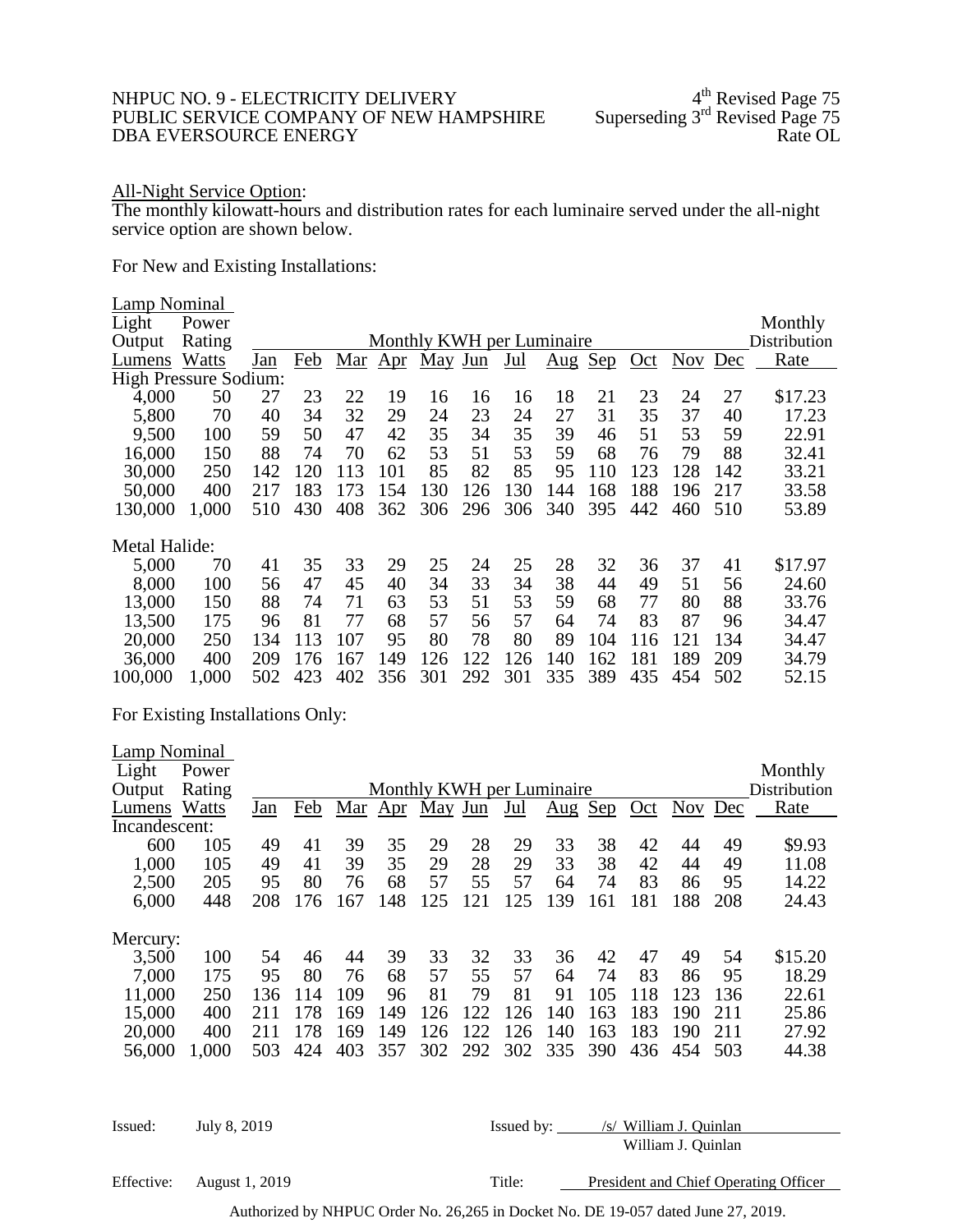# NHPUC NO. 9 - ELECTRICITY DELIVERY 4<sup>th</sup> Revised Page 76 PUBLIC SERVICE COMPANY OF NEW HAMPSHIRE Superseding 3<sup>rd</sup> Revised Page 76 PUBLIC SERVICE COMPANY OF NEW HAMPSHIRE Superseding 3rd Revised Page 76<br>DBA EVERSOURCE ENERGY DBA EVERSOURCE ENERGY

| Lamp Nominal  |                                                             |     |     |    |             |                           |    |    |    |     |    |                                                 |     |              |
|---------------|-------------------------------------------------------------|-----|-----|----|-------------|---------------------------|----|----|----|-----|----|-------------------------------------------------|-----|--------------|
| Light         | Power                                                       |     |     |    |             |                           |    |    |    |     |    |                                                 |     | Monthly      |
| Output Rating |                                                             |     |     |    |             | Monthly KWH per Luminaire |    |    |    |     |    |                                                 |     | Distribution |
| Lumens Watts  |                                                             |     |     |    |             |                           |    |    |    |     |    | Jan Feb Mar Apr May Jun Jul Aug Sep Oct Nov Dec |     | Rate         |
| Fluorescent:  |                                                             |     |     |    |             |                           |    |    |    |     |    |                                                 |     |              |
| 20,000        | 330                                                         |     |     |    |             |                           |    |    |    |     |    | 153 129 123 109 92 89 92 102 119 133 139 153    |     | \$37.87      |
|               | <b>High Pressure Sodium in Existing Mercury Luminaires:</b> |     |     |    |             |                           |    |    |    |     |    |                                                 |     |              |
| 12,000        | 150                                                         | 84  | 71  | 67 | 59          | 50                        | 49 | 50 | 56 | 65  | 73 | 76                                              | -84 | 23.70        |
| 34,200        | 360                                                         | 192 | 162 |    | 154 136 115 |                           |    |    |    | 149 |    | 166 173                                         | 192 | 30.34        |

The 15,000 Lumen Mercury fixture is fitted with a 20,000 lumen lamp. The 600 Lumen Incandescent fixture is fitted with a 1,000 lumen lamp.

# Midnight Service Option:

The monthly kilowatt-hours and distribution rates for each luminaire served under the midnight service option are shown below.

| Lamp Nominal                 |        |     |     |     |         |         |     |     |                                 |            |     |         |     |              |
|------------------------------|--------|-----|-----|-----|---------|---------|-----|-----|---------------------------------|------------|-----|---------|-----|--------------|
| Light                        | Power  |     |     |     |         |         |     |     |                                 |            |     |         |     | Monthly      |
| Output                       | Rating |     |     |     |         |         |     |     | Monthly KWH per Luminaire       |            |     |         |     | Distribution |
| Lumens                       | Watts  | Jan | Feb |     | Mar Apr | May Jun |     | Jul | $\frac{\text{Aug}}{\text{Aug}}$ | <u>Sep</u> | Oct | Nov Dec |     | Rate         |
| <b>High Pressure Sodium:</b> |        |     |     |     |         |         |     |     |                                 |            |     |         |     |              |
| 4,000                        | 50     | 14  | 11  | 9   | 10      | 7       | 6   | 6   | 7                               | 9          | 11  | 13      | 14  | \$17.23      |
| 5,800                        | 70     | 20  | 16  | 13  | 15      | 11      | 9   | 9   | 11                              | 13         | 16  | 20      | 21  | 17.23        |
| 9,500                        | 100    | 30  | 23  | 20  | 21      | 16      | 13  | 14  | 16                              | 19         | 24  | 28      | 31  | 22.91        |
| 16,000                       | 150    | 44  | 34  | 29  | 31      | 24      | 20  | 21  | 24                              | 28         | 35  | 42      | 47  | 32.41        |
| 30,000                       | 250    | 71  | 56  | 47  | 51      | 38      | 32  | 33  | 38                              | 46         | 57  | 69      | 76  | 33.21        |
| 50,000                       | 400    | 109 | 85  | 72  | 77      | 58      | 49  | 51  | 58                              | 70         | 87  | 105     | 116 | 33.58        |
| 130,000                      | 1,000  | 255 | 200 | 170 | 181     | 136     | 115 | 119 | 136                             | 165        | 204 | 246     | 272 | 53.89        |
| <b>Metal Halide:</b>         |        |     |     |     |         |         |     |     |                                 |            |     |         |     |              |
| 5,000                        | 70     | 20  | 16  | 14  | 15      | 11      | 9   | 10  | 11                              | 13         | 17  | 20      | 22  | \$17.97      |
| 8,000                        | 100    | 28  | 22  | 19  | 20      | 15      | 13  | 13  | 15                              | 18         | 23  | 27      | 30  | 24.60        |
| 13,000                       | 150    | 44  | 34  | 30  | 31      | 24      | 20  | 21  | 24                              | 28         | 36  | 43      | 47  | 33.76        |
| 13,500                       | 175    | 48  | 38  | 32  | 34      | 25      | 22  | 22  | 26                              | 31         | 38  | 47      | 51  | 34.47        |
| 20,000                       | 250    | 67  | 52  | 45  | 48      | 36      | 30  | 31  | 36                              | 43         | 54  | 65      | 71  | 34.47        |
| 36,000                       | 400    | 104 | 82  | 70  | 74      | 56      | 47  | 49  | 56                              | 68         | 84  | 101     | 111 | 34.79        |
| 100,000                      | 1,000  | 251 | 96  | 167 | 178     | 134     | 114 | 117 | 134                             | 162        | 201 | 243     | 268 | 52.15        |

| Issued:    | July 8, 2019   | Issued by: | /s/ William J. Ouinlan                |
|------------|----------------|------------|---------------------------------------|
|            |                |            | William J. Quinlan                    |
| Effective: | August 1, 2019 | Title:     | President and Chief Operating Officer |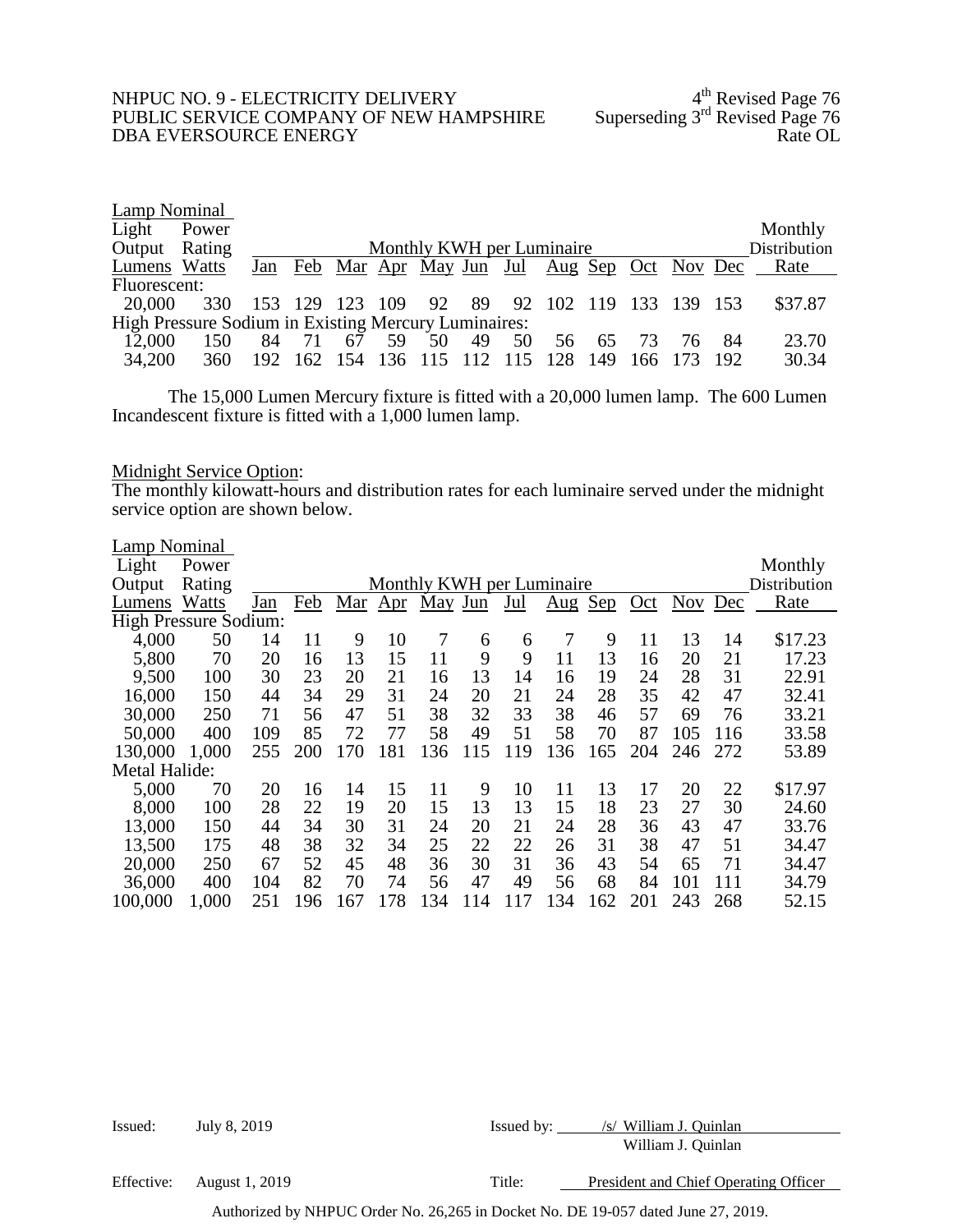#### NHPUC NO. 9 - ELECTRICITY DELIVERY 4<sup>th</sup> Revised Page 82<br>PUBLIC SERVICE COMPANY OF NEW HAMPSHIRE Superseding 3<sup>rd</sup> Revised Page 82 PUBLIC SERVICE COMPANY OF NEW HAMPSHIRE Superseding 3<sup>rd</sup> Revised Page 82<br>DBA EVERSOURCE ENERGY Rate EOL DBA EVERSOURCE ENERGY

which are billed in conjunction with service rendered under a metered Rate Schedule, the kilowatt-<br>hours used for billing purposes shall be the amount specified for the calendar month in which the later meter read date occurred for service rendered under the metered Rate Schedule.

### All-Night Service Option:

The monthly kilowatt-hours and distribution rates for each fixture served under the all-night service option are shown below.

| Lamp Nominal          |        |     |     |     |     |                         |     |     |                                 |            |     |            |     |              |
|-----------------------|--------|-----|-----|-----|-----|-------------------------|-----|-----|---------------------------------|------------|-----|------------|-----|--------------|
| Light                 | Power  |     |     |     |     |                         |     |     |                                 |            |     |            |     | Monthly      |
| Output                | Rating |     |     |     |     | Monthly KWH per Fixture |     |     |                                 |            |     |            |     | Distribution |
| Lumens                | Watts  | Jan | Feb | Mar | Apr | May Jun                 |     | Jul | $\frac{\text{Aug}}{\text{Aug}}$ | <u>Sep</u> | Oct | <b>Nov</b> | Dec | Rate         |
| High Pressure Sodium: |        |     |     |     |     |                         |     |     |                                 |            |     |            |     |              |
| 4,000                 | 50     | 27  | 23  | 22  | 19  | 16                      | 16  | 16  | 18                              | 21         | 23  | 24         | 27  | \$9.17       |
| 5,800                 | 70     | 40  | 34  | 32  | 29  | 24                      | 23  | 24  | 27                              | 31         | 35  | 37         | 40  | 9.17         |
| 9,500                 | 100    | 59  | 50  | 47  | 42  | 35                      | 34  | 35  | 39                              | 46         | 51  | 53         | 59  | 11.28        |
| 16,000                | 150    | 88  | 74  | 70  | 62  | 53                      | 51  | 53  | 59                              | 68         | 76  | 79         | 88  | 12.40        |
| 30,000                | 250    | 142 | 120 | 113 | 101 | 85                      | 82  | 85  | 95                              | 110        | 123 | 128        | 142 | 12.40        |
| 50,000                | 400    | 217 | 183 | 173 | 154 | 130                     | 126 | 130 | 144                             | 168        | 188 | 196        | 217 | 12.80        |
| 130,000               | 1,000  | 510 | 430 | 408 | 362 | 306                     | 296 | 306 | 340                             | 395        | 442 | 460        | 510 | 24.30        |
| Metal Halide:         |        |     |     |     |     |                         |     |     |                                 |            |     |            |     |              |
| 5,000                 | 70     | 41  | 35  | 33  | 29  | 25                      | 24  | 25  | 28                              | 32         | 36  | 37         | 41  | \$9.52       |
| 8,000                 | 100    | 56  | 47  | 45  | 40  | 34                      | 33  | 34  | 38                              | 44         | 49  | 51         | 56  | 12.59        |
| 13,000                | 150    | 88  | 74  | 71  | 63  | 53                      | 51  | 53  | 59                              | 68         | 77  | 80         | 88  | 13.44        |
| 13,500                | 175    | 96  | 81  | 77  | 68  | 57                      | 56  | 57  | 64                              | 74         | 83  | 87         | 96  | 14.15        |
| 20,000                | 250    | 134 | 113 | 107 | 95  | 80                      | 78  | 80  | 89                              | 104        | 116 | 121        | 134 | 14.39        |
| 36,000                | 400    | 209 | 176 | 167 | 149 | 126                     | 122 | 126 | 140                             | 162        | 181 | 189        | 209 | 14.79        |
| 100,000               | 1,000  | 502 | 423 | 402 | 356 | 301                     | 292 | 301 | 335                             | 389        | 435 | 454        | 502 | 26.35        |

LED's and other technologies accepted by the Company:

| Per          | Per              |
|--------------|------------------|
| Fixture Watt |                  |
|              | \$3.67 \$0.05580 |

Monthly KWH per Fixture will be calculated to the nearest whole (1.0) KWH as follows: Total Fixture Wattage divided by 1,000 times the monthly hours of operation below

|            |     |                |     |                        |         | Monthly Hours of Operation |         |     |            |                                                         |
|------------|-----|----------------|-----|------------------------|---------|----------------------------|---------|-----|------------|---------------------------------------------------------|
| Jan        | Feb |                |     | <u>Mar Apr May Jun</u> | $Jul$   | Aug                        | Sep     | Oct | <b>Nov</b> | Dec                                                     |
| 465        | 392 | 372            | 330 | 279                    | 270 279 |                            | 310 360 | 403 | 420        | 465                                                     |
|            |     |                |     |                        |         |                            |         |     |            |                                                         |
|            |     |                |     |                        |         |                            |         |     |            |                                                         |
|            |     |                |     |                        |         |                            |         |     |            |                                                         |
| Issued:    |     | July 8, 2019   |     |                        |         |                            |         |     |            | Issued by: /s/ William J. Quinlan<br>William J. Quinlan |
|            |     |                |     |                        |         |                            |         |     |            |                                                         |
| Effective: |     | August 1, 2019 |     |                        |         |                            | Title:  |     |            | President and Chief Operating Officer                   |